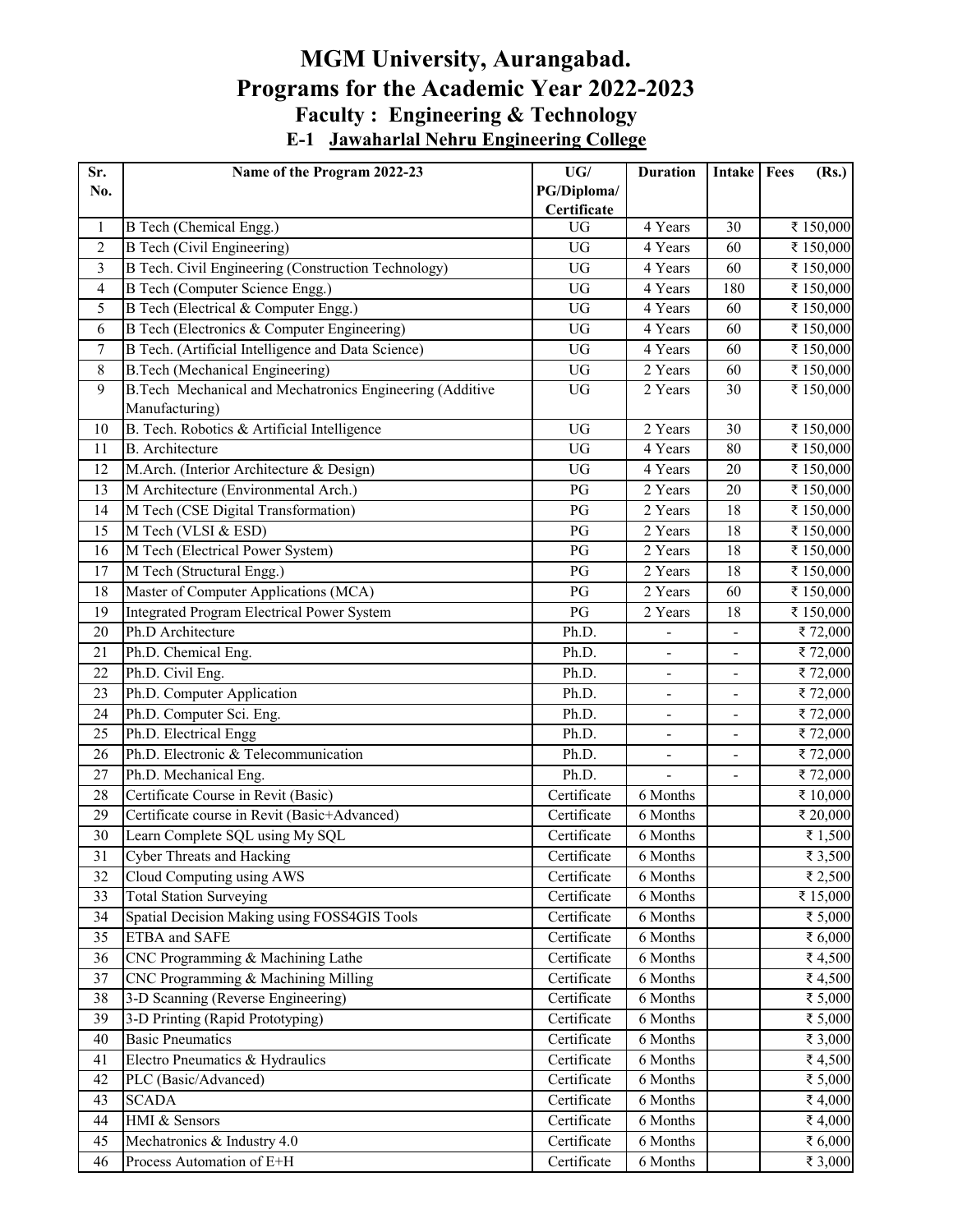| Sr. | Name of the Program 2022-23                                  | UG/         | <b>Duration</b>     | Intake   Fees | (Rs.)      |
|-----|--------------------------------------------------------------|-------------|---------------------|---------------|------------|
| No. |                                                              | PG/Diploma/ |                     |               |            |
|     |                                                              | Certificate |                     |               |            |
| 47  | Drone Design & Manufacturing                                 | Certificate | 6 Months            |               | ₹4,500     |
| 48  | Drone Pilot                                                  | Certificate | 6 Months            |               | ₹4,500     |
| 49  | Surveying                                                    | Certificate | 6 Months            |               | ₹4,500     |
| 50  | <b>Virtual Test Drive</b>                                    | Certificate | 6 Months            |               | ₹8,000     |
| 51  | Short Term Certificate course on Electric Vehicle Design     | Certificate | 6 Months            |               | ₹ 5,000    |
| 52  | <b>Industrial Robotics</b>                                   | Certificate | 6 Months            |               | ₹4,500     |
| 53  | Advance robotics & Simulation                                | Certificate | 6 Months            |               | ₹ 5,000    |
| 54  | Short Term Certificate Course on Industrial Automation       | Certificate | 6 Months            |               | ₹ 5,000    |
| 55  | Short Term Certificate Course on MATLAB                      | Certificate | 6 Months            |               | ₹ 5,000    |
| 56  | Microcontroller Programming for IOT Applications             | Certificate | 6 Months            |               | ₹ 5,000    |
| 57  | Renewable Energy                                             | Certificate | 6 Months            |               | ₹ 10,000   |
| 58  | Fundamentals of electric Vehicle Design                      | Certificate | 6 Months            |               | ₹ 5,000    |
| 59  | Wiremen and Motor Rewinding                                  | Certificate | 6 Months            |               | ₹ 5,000    |
| 60  | Design, Estimation and Costing of Electrical System          | Certificate | 6 Months            |               | ₹ 10,000   |
| 61  | Energy Management : Audit and Conversation                   | Certificate | 6 Months            |               | ₹ 5,000    |
| 62  | Transformer Testing and Maintenance                          | Certificate | 6 Months            |               | ₹ 5,000    |
| 63  | Power Quality Audit                                          | Certificate | 6 Months            |               | ₹ 5,000    |
| 64  | <b>Electrical Safety</b>                                     | Certificate | 6 Months            |               | ₹ 5,000    |
| 65  | Certificate Course in AutoCAD (Basic)                        | Certificate | 6 Months            |               | ₹ 5,000    |
| 66  | Certificate Course in AutoCAD (Basic+Advanced)               | Certificate | 6 Months            |               | ₹ $10,000$ |
| 67  | Quantity Surveying with Spreadsheets                         | Certificate | 40 hrs              |               | ₹7,000     |
| 68  | Structural Designer using ETAB & SAFE Software               | Certificate | 40 hrs              |               | ₹7,000     |
| 69  | Honor program : VLSI and Embedded systems                    | Diploma     | 1 Year              |               | ₹ 25,000   |
| 70  | Honor program : Artificial Intelligence and Machine Learning | Diploma     | 1 Year              |               | ₹ 25,000   |
| 71  | Honor program: Data Science                                  | Diploma     | 1 Year              |               | ₹ 25,000   |
| 72  | Minor program : Internet of Things (IoT)                     | Diploma     | $\overline{1}$ Year |               | ₹ 25,000   |
| 73  | Minor Program: Industry 4.0                                  | Diploma     | 1 Year              |               | ₹ 25,000   |
| 74  | Minor Program : Electronics Engineering                      | Diploma     | 1 Year              |               | ₹ 25,000   |
| 75  | Minor in Renewable Energy Systems                            | Diploma     | 1 Year              |               | ₹ 25,000   |
| 76  | Minor in Electrical Vehicles                                 | Diploma     | 1 Year              |               | ₹ 25,000   |
| 77  | Minor in Smart Grid and Renewable Energy                     | Diploma     | 1 Year              |               | ₹ 25,000   |
| 78  | Minor in Electrical Engineering                              | Diploma     | 1 Year              |               | ₹ 25,000   |
| 79  | Honors in Power System Simulation                            | Diploma     | 1 Year              |               | ₹ 25,000   |
| 80  | Honors in Sensors & Robotics                                 | Diploma     | 1 Year              |               | ₹ 25,000   |
| 81  | Honors in Electrical Vehicles                                | Diploma     | 1 Year              |               | ₹ 25,000   |
| 82  | Minor in Mechatronics and Industry 4.0                       | Diploma     | 1 Year              |               | ₹ 25,000   |
| 83  | Minor in Product Design and Development                      | Diploma     | 1 Year              |               | ₹ 25,000   |
| 84  | Minor in Industrial Engineering and Supply Chain Management  | Diploma     | 1 Year              |               | ₹ 25,000   |
| 85  | Minor in Automotive Technology                               | Diploma     | 1 Year              |               | ₹ 25,000   |
| 86  | Minor in additive Manufacturing Technology                   | Diploma     | 1 Year              |               | ₹ 25,000   |
| 87  | Honors in Mechanical Engineering                             | Diploma     | 1 Year              |               | ₹ 25,000   |
| 88  | Honors in Robotics                                           | Diploma     | 1 Year              |               | ₹ 25,000   |
| 89  | Minor in Entrepreneurship                                    | Diploma     | 1 Year              |               | ₹ 50,000   |
| 90  | Minor in Biotechnology                                       | Diploma     | 1 Year              |               | ₹ 50,000   |
| 91  | Minor in Data Science                                        | Diploma     | 1 Year              |               | ₹ 50,000   |
| 92  | Minor in Artificial Intelligence and Machine Learning        | Diploma     | 1 Year              |               |            |
| 93  | Minor in Full Stack Web Development                          | Diploma     | 1 Year              |               |            |
| 94  | Minor in Design Thinking                                     | Diploma     | 1 Year              |               |            |
| 95  | Honors in Data Science                                       | Diploma     | 1 Year              |               |            |
| 96  | Honors in AI and Robotics                                    | Diploma     | 1 Year              |               |            |
| 97  | Honors in Blockchain                                         | Diploma     | 1 Year              |               |            |
| 98  | Diploma Certificate in Industrial Safety and Management      | Diploma     | 1 Year              |               | ₹ 5,000    |
| 99  | PC Assembly and Maintenance                                  | Diploma     | 1 Year              |               | ₹4,000     |
|     |                                                              |             |                     |               |            |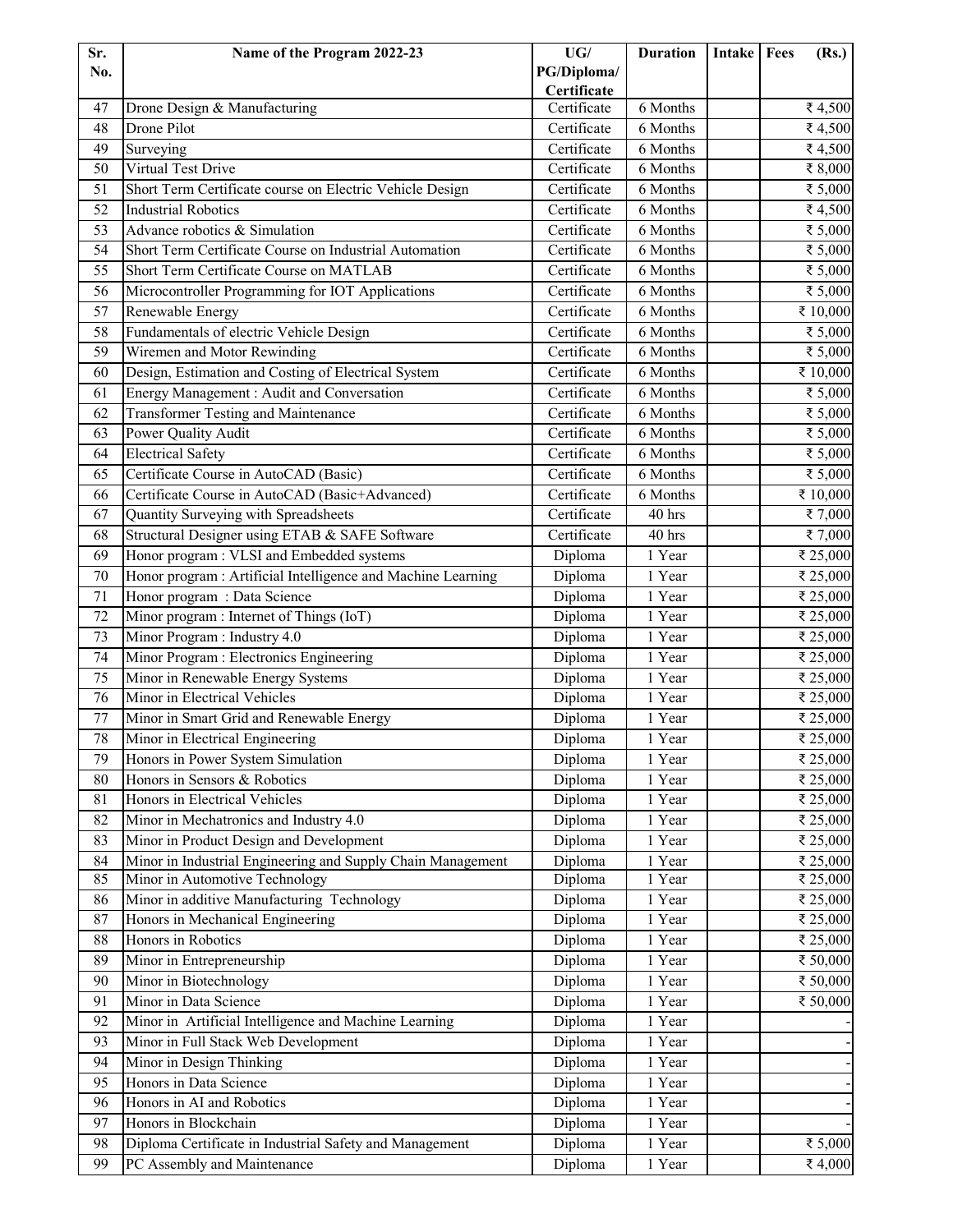| PG/Diploma/<br>No.<br>Certificate<br>PCB Design for everyone<br>Diploma<br>1 Year<br>₹ 2,000<br>100<br>101<br>Diploma<br>1 Year<br>₹ 500<br>C Language<br>Core Java<br>Diploma<br>1 Year<br>₹ $1,000$<br>102<br>Logic Development using Data Structures<br>Diploma<br>₹ 500<br>103<br>1 Year<br>Basics of Python Programming<br>Diploma<br>1 Year<br>₹ 2,000<br>104<br>Full Stack Web Development (HTML-5, CSS-3, SQL, Bootstrap,<br>Diploma<br>1 Year<br>105<br>₹ 2,000<br>Java-Script, AJAX, PHP)<br><b>University Department of Information and Communication Technology</b><br>$E-2$<br><b>B</b> Tech (Information Technology)<br>₹ 150,000<br>106<br>UG<br>4 Years<br>120<br>B Tech (AI & ML)<br><b>UG</b><br>4 Years<br>107<br>60<br>₹ 150,000<br><b>B.Tech.</b> Data Science<br>108<br>UG<br>4 Years<br>₹ 150,000<br>60<br>2 Years<br>109<br>M Tech (Geoinformatics)<br>PG<br>18<br>₹ 150,000<br>110<br>M.Tech. Data Science<br>PG<br>2 Years<br>18<br>₹ 150,000<br>111<br>Diploma<br>₹ 100,000<br>PG Diploma in AI and ML<br><b>E-3 School of Engineering &amp; Technology</b><br>UG<br>4 Years<br>30<br>₹ 150,000<br>112<br>B. Tech Agriculture Engineering<br>B. Tech. Computer Science and Engineering (IoT, Cyber Security<br><b>UG</b><br>₹ 150,000<br>113<br>4 Years<br>60<br>Including Block Chain Technology)<br><b>B.</b> Tech Pharmaceutical Engineering<br><b>UG</b><br>4 Years<br>30<br>₹ 150,000<br>114<br><b>B.Tech Electrical and Instrumentation Engineering</b><br><b>UG</b><br>30<br>₹ 150,000<br>115<br>4 Years<br>2 Years<br>₹ 100,000<br>116<br>M. Tech Energy Engineering<br>PG<br>18<br>M. Tech Environmental Engineering<br>2 Years<br>117<br>PG<br>18<br>₹ 100,000<br>M. Tech Medical Technology<br>2 Years<br>18<br>₹ 100,000<br>118<br>PG<br>M. Tech. Industrial Engineering & Management<br>₹ 100,000<br>119<br>18<br>PG<br>2 Years<br>M. Tech. Design Engineering<br>120<br>PG<br>2 Years<br>18<br>₹ 100,000<br>B. Tech. (Integrated) Civil Engineering With Computer<br>UG<br>₹ 100,000<br>6 Years<br>60<br>121<br>Applications<br>B. Tech. (Integrated) Computer Science and Engineering (Data<br>UG<br>6 Years<br>₹ 150,000<br>122<br>60<br>Science)<br>B. Tech. (Integrated) Computer Science and Engineering (IoT,<br>$\mathbf{U}\mathbf{G}$<br>6 Years<br>₹ 150,000<br>123<br>60<br>Cyber Security Including Block Chain Technology)<br>B. Tech. (Integrated) Electronics and Computer Engineering<br>₹ 150,000<br>124<br>${\rm U}{\rm G}$<br>6 Years<br>60<br>B. Tech. (Integrated) Industrial Engineering<br>UG<br>₹ 100,000<br>125<br>6 Years<br>60<br>B. Tech. (Integrated) Advanced Mechatronics and Industrial<br>₹ 100,000<br>126<br>UG<br>6 Years<br>30<br>Automation<br>B. Tech. (Integrated) Robotics and AI<br>${\rm U}{\rm G}$<br>30<br>₹ 100,000<br>127<br>6 Years<br>M.Tech. (Integrated) Computer Science and Engineering (AI and<br>PG<br>5 Years<br>₹ 150,000<br>128<br>30<br>Machine Learning)<br>Post Graduate Diploma in Construction Management<br>129<br>1 Year<br>20<br>₹ 150,000<br>Diploma<br><b>Department of Fire Service Engineering</b><br>B Sc. (Fire & Safety)<br><b>UG</b><br>3 Years<br>30<br>₹ 60,000<br>130<br>Diploma in Fire Service Engg<br>Diploma<br>131<br>2 Years<br>30<br>₹40,000<br>Advance Diploma in Industrial Safety and fire and Safety<br>132<br>30<br>₹ 80,000<br>Diploma<br>1 Year<br>Engineering<br>Advance Diploma in Fire and Safety Engineering (ADIFSE)<br>133<br>Diploma<br>1 Year<br>30<br>₹ 80,000<br>PG Diploma in Disaster Management<br>₹40,000<br>134<br>Diploma<br>1 Year<br>20<br><b>Faculty: Management &amp; Commerce</b><br><b>M-1</b> Institute of Management<br>& Research<br>135<br><b>BBA</b><br>$\mathbf{U}\mathbf{G}$<br>₹ 100,000<br>3 Years<br>90<br><b>B.</b> Com E-Commerce<br>$\mathbf{U}\mathbf{G}$<br>₹ 50,000<br>136<br>3 Years<br>60<br>2 Years<br>120<br>137<br><b>MBA</b><br>PG<br>₹ 125,000<br>138<br>MBA (Part Time)<br>PG<br>2 Years<br>₹ 125,000<br>60 | Sr. | Name of the Program 2022-23 | UG/ | <b>Duration</b> | Intake Fees |  | (Rs.) |
|---------------------------------------------------------------------------------------------------------------------------------------------------------------------------------------------------------------------------------------------------------------------------------------------------------------------------------------------------------------------------------------------------------------------------------------------------------------------------------------------------------------------------------------------------------------------------------------------------------------------------------------------------------------------------------------------------------------------------------------------------------------------------------------------------------------------------------------------------------------------------------------------------------------------------------------------------------------------------------------------------------------------------------------------------------------------------------------------------------------------------------------------------------------------------------------------------------------------------------------------------------------------------------------------------------------------------------------------------------------------------------------------------------------------------------------------------------------------------------------------------------------------------------------------------------------------------------------------------------------------------------------------------------------------------------------------------------------------------------------------------------------------------------------------------------------------------------------------------------------------------------------------------------------------------------------------------------------------------------------------------------------------------------------------------------------------------------------------------------------------------------------------------------------------------------------------------------------------------------------------------------------------------------------------------------------------------------------------------------------------------------------------------------------------------------------------------------------------------------------------------------------------------------------------------------------------------------------------------------------------------------------------------------------------------------------------------------------------------------------------------------------------------------------------------------------------------------------------------------------------------------------------------------------------------------------------------------------------------------------------------------------------------------------------------------------------------------------------------------------------------------------------------------------------------------------------------------------------------------------------------------------------------------------------------------------------------------------------------------------------------------------------------------------------------------------------------------------------------------------------------------------------------------------------------------------------------------------------------------------------------------------------------------------------------------------------------------------------------------------------------------------------------------------------------------------------------------------------------------------------------------------------------------------------------------------------------------------------------------------------|-----|-----------------------------|-----|-----------------|-------------|--|-------|
|                                                                                                                                                                                                                                                                                                                                                                                                                                                                                                                                                                                                                                                                                                                                                                                                                                                                                                                                                                                                                                                                                                                                                                                                                                                                                                                                                                                                                                                                                                                                                                                                                                                                                                                                                                                                                                                                                                                                                                                                                                                                                                                                                                                                                                                                                                                                                                                                                                                                                                                                                                                                                                                                                                                                                                                                                                                                                                                                                                                                                                                                                                                                                                                                                                                                                                                                                                                                                                                                                                                                                                                                                                                                                                                                                                                                                                                                                                                                                                                             |     |                             |     |                 |             |  |       |
|                                                                                                                                                                                                                                                                                                                                                                                                                                                                                                                                                                                                                                                                                                                                                                                                                                                                                                                                                                                                                                                                                                                                                                                                                                                                                                                                                                                                                                                                                                                                                                                                                                                                                                                                                                                                                                                                                                                                                                                                                                                                                                                                                                                                                                                                                                                                                                                                                                                                                                                                                                                                                                                                                                                                                                                                                                                                                                                                                                                                                                                                                                                                                                                                                                                                                                                                                                                                                                                                                                                                                                                                                                                                                                                                                                                                                                                                                                                                                                                             |     |                             |     |                 |             |  |       |
|                                                                                                                                                                                                                                                                                                                                                                                                                                                                                                                                                                                                                                                                                                                                                                                                                                                                                                                                                                                                                                                                                                                                                                                                                                                                                                                                                                                                                                                                                                                                                                                                                                                                                                                                                                                                                                                                                                                                                                                                                                                                                                                                                                                                                                                                                                                                                                                                                                                                                                                                                                                                                                                                                                                                                                                                                                                                                                                                                                                                                                                                                                                                                                                                                                                                                                                                                                                                                                                                                                                                                                                                                                                                                                                                                                                                                                                                                                                                                                                             |     |                             |     |                 |             |  |       |
|                                                                                                                                                                                                                                                                                                                                                                                                                                                                                                                                                                                                                                                                                                                                                                                                                                                                                                                                                                                                                                                                                                                                                                                                                                                                                                                                                                                                                                                                                                                                                                                                                                                                                                                                                                                                                                                                                                                                                                                                                                                                                                                                                                                                                                                                                                                                                                                                                                                                                                                                                                                                                                                                                                                                                                                                                                                                                                                                                                                                                                                                                                                                                                                                                                                                                                                                                                                                                                                                                                                                                                                                                                                                                                                                                                                                                                                                                                                                                                                             |     |                             |     |                 |             |  |       |
|                                                                                                                                                                                                                                                                                                                                                                                                                                                                                                                                                                                                                                                                                                                                                                                                                                                                                                                                                                                                                                                                                                                                                                                                                                                                                                                                                                                                                                                                                                                                                                                                                                                                                                                                                                                                                                                                                                                                                                                                                                                                                                                                                                                                                                                                                                                                                                                                                                                                                                                                                                                                                                                                                                                                                                                                                                                                                                                                                                                                                                                                                                                                                                                                                                                                                                                                                                                                                                                                                                                                                                                                                                                                                                                                                                                                                                                                                                                                                                                             |     |                             |     |                 |             |  |       |
|                                                                                                                                                                                                                                                                                                                                                                                                                                                                                                                                                                                                                                                                                                                                                                                                                                                                                                                                                                                                                                                                                                                                                                                                                                                                                                                                                                                                                                                                                                                                                                                                                                                                                                                                                                                                                                                                                                                                                                                                                                                                                                                                                                                                                                                                                                                                                                                                                                                                                                                                                                                                                                                                                                                                                                                                                                                                                                                                                                                                                                                                                                                                                                                                                                                                                                                                                                                                                                                                                                                                                                                                                                                                                                                                                                                                                                                                                                                                                                                             |     |                             |     |                 |             |  |       |
|                                                                                                                                                                                                                                                                                                                                                                                                                                                                                                                                                                                                                                                                                                                                                                                                                                                                                                                                                                                                                                                                                                                                                                                                                                                                                                                                                                                                                                                                                                                                                                                                                                                                                                                                                                                                                                                                                                                                                                                                                                                                                                                                                                                                                                                                                                                                                                                                                                                                                                                                                                                                                                                                                                                                                                                                                                                                                                                                                                                                                                                                                                                                                                                                                                                                                                                                                                                                                                                                                                                                                                                                                                                                                                                                                                                                                                                                                                                                                                                             |     |                             |     |                 |             |  |       |
|                                                                                                                                                                                                                                                                                                                                                                                                                                                                                                                                                                                                                                                                                                                                                                                                                                                                                                                                                                                                                                                                                                                                                                                                                                                                                                                                                                                                                                                                                                                                                                                                                                                                                                                                                                                                                                                                                                                                                                                                                                                                                                                                                                                                                                                                                                                                                                                                                                                                                                                                                                                                                                                                                                                                                                                                                                                                                                                                                                                                                                                                                                                                                                                                                                                                                                                                                                                                                                                                                                                                                                                                                                                                                                                                                                                                                                                                                                                                                                                             |     |                             |     |                 |             |  |       |
|                                                                                                                                                                                                                                                                                                                                                                                                                                                                                                                                                                                                                                                                                                                                                                                                                                                                                                                                                                                                                                                                                                                                                                                                                                                                                                                                                                                                                                                                                                                                                                                                                                                                                                                                                                                                                                                                                                                                                                                                                                                                                                                                                                                                                                                                                                                                                                                                                                                                                                                                                                                                                                                                                                                                                                                                                                                                                                                                                                                                                                                                                                                                                                                                                                                                                                                                                                                                                                                                                                                                                                                                                                                                                                                                                                                                                                                                                                                                                                                             |     |                             |     |                 |             |  |       |
|                                                                                                                                                                                                                                                                                                                                                                                                                                                                                                                                                                                                                                                                                                                                                                                                                                                                                                                                                                                                                                                                                                                                                                                                                                                                                                                                                                                                                                                                                                                                                                                                                                                                                                                                                                                                                                                                                                                                                                                                                                                                                                                                                                                                                                                                                                                                                                                                                                                                                                                                                                                                                                                                                                                                                                                                                                                                                                                                                                                                                                                                                                                                                                                                                                                                                                                                                                                                                                                                                                                                                                                                                                                                                                                                                                                                                                                                                                                                                                                             |     |                             |     |                 |             |  |       |
|                                                                                                                                                                                                                                                                                                                                                                                                                                                                                                                                                                                                                                                                                                                                                                                                                                                                                                                                                                                                                                                                                                                                                                                                                                                                                                                                                                                                                                                                                                                                                                                                                                                                                                                                                                                                                                                                                                                                                                                                                                                                                                                                                                                                                                                                                                                                                                                                                                                                                                                                                                                                                                                                                                                                                                                                                                                                                                                                                                                                                                                                                                                                                                                                                                                                                                                                                                                                                                                                                                                                                                                                                                                                                                                                                                                                                                                                                                                                                                                             |     |                             |     |                 |             |  |       |
|                                                                                                                                                                                                                                                                                                                                                                                                                                                                                                                                                                                                                                                                                                                                                                                                                                                                                                                                                                                                                                                                                                                                                                                                                                                                                                                                                                                                                                                                                                                                                                                                                                                                                                                                                                                                                                                                                                                                                                                                                                                                                                                                                                                                                                                                                                                                                                                                                                                                                                                                                                                                                                                                                                                                                                                                                                                                                                                                                                                                                                                                                                                                                                                                                                                                                                                                                                                                                                                                                                                                                                                                                                                                                                                                                                                                                                                                                                                                                                                             |     |                             |     |                 |             |  |       |
|                                                                                                                                                                                                                                                                                                                                                                                                                                                                                                                                                                                                                                                                                                                                                                                                                                                                                                                                                                                                                                                                                                                                                                                                                                                                                                                                                                                                                                                                                                                                                                                                                                                                                                                                                                                                                                                                                                                                                                                                                                                                                                                                                                                                                                                                                                                                                                                                                                                                                                                                                                                                                                                                                                                                                                                                                                                                                                                                                                                                                                                                                                                                                                                                                                                                                                                                                                                                                                                                                                                                                                                                                                                                                                                                                                                                                                                                                                                                                                                             |     |                             |     |                 |             |  |       |
|                                                                                                                                                                                                                                                                                                                                                                                                                                                                                                                                                                                                                                                                                                                                                                                                                                                                                                                                                                                                                                                                                                                                                                                                                                                                                                                                                                                                                                                                                                                                                                                                                                                                                                                                                                                                                                                                                                                                                                                                                                                                                                                                                                                                                                                                                                                                                                                                                                                                                                                                                                                                                                                                                                                                                                                                                                                                                                                                                                                                                                                                                                                                                                                                                                                                                                                                                                                                                                                                                                                                                                                                                                                                                                                                                                                                                                                                                                                                                                                             |     |                             |     |                 |             |  |       |
|                                                                                                                                                                                                                                                                                                                                                                                                                                                                                                                                                                                                                                                                                                                                                                                                                                                                                                                                                                                                                                                                                                                                                                                                                                                                                                                                                                                                                                                                                                                                                                                                                                                                                                                                                                                                                                                                                                                                                                                                                                                                                                                                                                                                                                                                                                                                                                                                                                                                                                                                                                                                                                                                                                                                                                                                                                                                                                                                                                                                                                                                                                                                                                                                                                                                                                                                                                                                                                                                                                                                                                                                                                                                                                                                                                                                                                                                                                                                                                                             |     |                             |     |                 |             |  |       |
|                                                                                                                                                                                                                                                                                                                                                                                                                                                                                                                                                                                                                                                                                                                                                                                                                                                                                                                                                                                                                                                                                                                                                                                                                                                                                                                                                                                                                                                                                                                                                                                                                                                                                                                                                                                                                                                                                                                                                                                                                                                                                                                                                                                                                                                                                                                                                                                                                                                                                                                                                                                                                                                                                                                                                                                                                                                                                                                                                                                                                                                                                                                                                                                                                                                                                                                                                                                                                                                                                                                                                                                                                                                                                                                                                                                                                                                                                                                                                                                             |     |                             |     |                 |             |  |       |
|                                                                                                                                                                                                                                                                                                                                                                                                                                                                                                                                                                                                                                                                                                                                                                                                                                                                                                                                                                                                                                                                                                                                                                                                                                                                                                                                                                                                                                                                                                                                                                                                                                                                                                                                                                                                                                                                                                                                                                                                                                                                                                                                                                                                                                                                                                                                                                                                                                                                                                                                                                                                                                                                                                                                                                                                                                                                                                                                                                                                                                                                                                                                                                                                                                                                                                                                                                                                                                                                                                                                                                                                                                                                                                                                                                                                                                                                                                                                                                                             |     |                             |     |                 |             |  |       |
|                                                                                                                                                                                                                                                                                                                                                                                                                                                                                                                                                                                                                                                                                                                                                                                                                                                                                                                                                                                                                                                                                                                                                                                                                                                                                                                                                                                                                                                                                                                                                                                                                                                                                                                                                                                                                                                                                                                                                                                                                                                                                                                                                                                                                                                                                                                                                                                                                                                                                                                                                                                                                                                                                                                                                                                                                                                                                                                                                                                                                                                                                                                                                                                                                                                                                                                                                                                                                                                                                                                                                                                                                                                                                                                                                                                                                                                                                                                                                                                             |     |                             |     |                 |             |  |       |
|                                                                                                                                                                                                                                                                                                                                                                                                                                                                                                                                                                                                                                                                                                                                                                                                                                                                                                                                                                                                                                                                                                                                                                                                                                                                                                                                                                                                                                                                                                                                                                                                                                                                                                                                                                                                                                                                                                                                                                                                                                                                                                                                                                                                                                                                                                                                                                                                                                                                                                                                                                                                                                                                                                                                                                                                                                                                                                                                                                                                                                                                                                                                                                                                                                                                                                                                                                                                                                                                                                                                                                                                                                                                                                                                                                                                                                                                                                                                                                                             |     |                             |     |                 |             |  |       |
|                                                                                                                                                                                                                                                                                                                                                                                                                                                                                                                                                                                                                                                                                                                                                                                                                                                                                                                                                                                                                                                                                                                                                                                                                                                                                                                                                                                                                                                                                                                                                                                                                                                                                                                                                                                                                                                                                                                                                                                                                                                                                                                                                                                                                                                                                                                                                                                                                                                                                                                                                                                                                                                                                                                                                                                                                                                                                                                                                                                                                                                                                                                                                                                                                                                                                                                                                                                                                                                                                                                                                                                                                                                                                                                                                                                                                                                                                                                                                                                             |     |                             |     |                 |             |  |       |
|                                                                                                                                                                                                                                                                                                                                                                                                                                                                                                                                                                                                                                                                                                                                                                                                                                                                                                                                                                                                                                                                                                                                                                                                                                                                                                                                                                                                                                                                                                                                                                                                                                                                                                                                                                                                                                                                                                                                                                                                                                                                                                                                                                                                                                                                                                                                                                                                                                                                                                                                                                                                                                                                                                                                                                                                                                                                                                                                                                                                                                                                                                                                                                                                                                                                                                                                                                                                                                                                                                                                                                                                                                                                                                                                                                                                                                                                                                                                                                                             |     |                             |     |                 |             |  |       |
|                                                                                                                                                                                                                                                                                                                                                                                                                                                                                                                                                                                                                                                                                                                                                                                                                                                                                                                                                                                                                                                                                                                                                                                                                                                                                                                                                                                                                                                                                                                                                                                                                                                                                                                                                                                                                                                                                                                                                                                                                                                                                                                                                                                                                                                                                                                                                                                                                                                                                                                                                                                                                                                                                                                                                                                                                                                                                                                                                                                                                                                                                                                                                                                                                                                                                                                                                                                                                                                                                                                                                                                                                                                                                                                                                                                                                                                                                                                                                                                             |     |                             |     |                 |             |  |       |
|                                                                                                                                                                                                                                                                                                                                                                                                                                                                                                                                                                                                                                                                                                                                                                                                                                                                                                                                                                                                                                                                                                                                                                                                                                                                                                                                                                                                                                                                                                                                                                                                                                                                                                                                                                                                                                                                                                                                                                                                                                                                                                                                                                                                                                                                                                                                                                                                                                                                                                                                                                                                                                                                                                                                                                                                                                                                                                                                                                                                                                                                                                                                                                                                                                                                                                                                                                                                                                                                                                                                                                                                                                                                                                                                                                                                                                                                                                                                                                                             |     |                             |     |                 |             |  |       |
|                                                                                                                                                                                                                                                                                                                                                                                                                                                                                                                                                                                                                                                                                                                                                                                                                                                                                                                                                                                                                                                                                                                                                                                                                                                                                                                                                                                                                                                                                                                                                                                                                                                                                                                                                                                                                                                                                                                                                                                                                                                                                                                                                                                                                                                                                                                                                                                                                                                                                                                                                                                                                                                                                                                                                                                                                                                                                                                                                                                                                                                                                                                                                                                                                                                                                                                                                                                                                                                                                                                                                                                                                                                                                                                                                                                                                                                                                                                                                                                             |     |                             |     |                 |             |  |       |
|                                                                                                                                                                                                                                                                                                                                                                                                                                                                                                                                                                                                                                                                                                                                                                                                                                                                                                                                                                                                                                                                                                                                                                                                                                                                                                                                                                                                                                                                                                                                                                                                                                                                                                                                                                                                                                                                                                                                                                                                                                                                                                                                                                                                                                                                                                                                                                                                                                                                                                                                                                                                                                                                                                                                                                                                                                                                                                                                                                                                                                                                                                                                                                                                                                                                                                                                                                                                                                                                                                                                                                                                                                                                                                                                                                                                                                                                                                                                                                                             |     |                             |     |                 |             |  |       |
|                                                                                                                                                                                                                                                                                                                                                                                                                                                                                                                                                                                                                                                                                                                                                                                                                                                                                                                                                                                                                                                                                                                                                                                                                                                                                                                                                                                                                                                                                                                                                                                                                                                                                                                                                                                                                                                                                                                                                                                                                                                                                                                                                                                                                                                                                                                                                                                                                                                                                                                                                                                                                                                                                                                                                                                                                                                                                                                                                                                                                                                                                                                                                                                                                                                                                                                                                                                                                                                                                                                                                                                                                                                                                                                                                                                                                                                                                                                                                                                             |     |                             |     |                 |             |  |       |
|                                                                                                                                                                                                                                                                                                                                                                                                                                                                                                                                                                                                                                                                                                                                                                                                                                                                                                                                                                                                                                                                                                                                                                                                                                                                                                                                                                                                                                                                                                                                                                                                                                                                                                                                                                                                                                                                                                                                                                                                                                                                                                                                                                                                                                                                                                                                                                                                                                                                                                                                                                                                                                                                                                                                                                                                                                                                                                                                                                                                                                                                                                                                                                                                                                                                                                                                                                                                                                                                                                                                                                                                                                                                                                                                                                                                                                                                                                                                                                                             |     |                             |     |                 |             |  |       |
|                                                                                                                                                                                                                                                                                                                                                                                                                                                                                                                                                                                                                                                                                                                                                                                                                                                                                                                                                                                                                                                                                                                                                                                                                                                                                                                                                                                                                                                                                                                                                                                                                                                                                                                                                                                                                                                                                                                                                                                                                                                                                                                                                                                                                                                                                                                                                                                                                                                                                                                                                                                                                                                                                                                                                                                                                                                                                                                                                                                                                                                                                                                                                                                                                                                                                                                                                                                                                                                                                                                                                                                                                                                                                                                                                                                                                                                                                                                                                                                             |     |                             |     |                 |             |  |       |
|                                                                                                                                                                                                                                                                                                                                                                                                                                                                                                                                                                                                                                                                                                                                                                                                                                                                                                                                                                                                                                                                                                                                                                                                                                                                                                                                                                                                                                                                                                                                                                                                                                                                                                                                                                                                                                                                                                                                                                                                                                                                                                                                                                                                                                                                                                                                                                                                                                                                                                                                                                                                                                                                                                                                                                                                                                                                                                                                                                                                                                                                                                                                                                                                                                                                                                                                                                                                                                                                                                                                                                                                                                                                                                                                                                                                                                                                                                                                                                                             |     |                             |     |                 |             |  |       |
|                                                                                                                                                                                                                                                                                                                                                                                                                                                                                                                                                                                                                                                                                                                                                                                                                                                                                                                                                                                                                                                                                                                                                                                                                                                                                                                                                                                                                                                                                                                                                                                                                                                                                                                                                                                                                                                                                                                                                                                                                                                                                                                                                                                                                                                                                                                                                                                                                                                                                                                                                                                                                                                                                                                                                                                                                                                                                                                                                                                                                                                                                                                                                                                                                                                                                                                                                                                                                                                                                                                                                                                                                                                                                                                                                                                                                                                                                                                                                                                             |     |                             |     |                 |             |  |       |
|                                                                                                                                                                                                                                                                                                                                                                                                                                                                                                                                                                                                                                                                                                                                                                                                                                                                                                                                                                                                                                                                                                                                                                                                                                                                                                                                                                                                                                                                                                                                                                                                                                                                                                                                                                                                                                                                                                                                                                                                                                                                                                                                                                                                                                                                                                                                                                                                                                                                                                                                                                                                                                                                                                                                                                                                                                                                                                                                                                                                                                                                                                                                                                                                                                                                                                                                                                                                                                                                                                                                                                                                                                                                                                                                                                                                                                                                                                                                                                                             |     |                             |     |                 |             |  |       |
|                                                                                                                                                                                                                                                                                                                                                                                                                                                                                                                                                                                                                                                                                                                                                                                                                                                                                                                                                                                                                                                                                                                                                                                                                                                                                                                                                                                                                                                                                                                                                                                                                                                                                                                                                                                                                                                                                                                                                                                                                                                                                                                                                                                                                                                                                                                                                                                                                                                                                                                                                                                                                                                                                                                                                                                                                                                                                                                                                                                                                                                                                                                                                                                                                                                                                                                                                                                                                                                                                                                                                                                                                                                                                                                                                                                                                                                                                                                                                                                             |     |                             |     |                 |             |  |       |
|                                                                                                                                                                                                                                                                                                                                                                                                                                                                                                                                                                                                                                                                                                                                                                                                                                                                                                                                                                                                                                                                                                                                                                                                                                                                                                                                                                                                                                                                                                                                                                                                                                                                                                                                                                                                                                                                                                                                                                                                                                                                                                                                                                                                                                                                                                                                                                                                                                                                                                                                                                                                                                                                                                                                                                                                                                                                                                                                                                                                                                                                                                                                                                                                                                                                                                                                                                                                                                                                                                                                                                                                                                                                                                                                                                                                                                                                                                                                                                                             |     |                             |     |                 |             |  |       |
|                                                                                                                                                                                                                                                                                                                                                                                                                                                                                                                                                                                                                                                                                                                                                                                                                                                                                                                                                                                                                                                                                                                                                                                                                                                                                                                                                                                                                                                                                                                                                                                                                                                                                                                                                                                                                                                                                                                                                                                                                                                                                                                                                                                                                                                                                                                                                                                                                                                                                                                                                                                                                                                                                                                                                                                                                                                                                                                                                                                                                                                                                                                                                                                                                                                                                                                                                                                                                                                                                                                                                                                                                                                                                                                                                                                                                                                                                                                                                                                             |     |                             |     |                 |             |  |       |
|                                                                                                                                                                                                                                                                                                                                                                                                                                                                                                                                                                                                                                                                                                                                                                                                                                                                                                                                                                                                                                                                                                                                                                                                                                                                                                                                                                                                                                                                                                                                                                                                                                                                                                                                                                                                                                                                                                                                                                                                                                                                                                                                                                                                                                                                                                                                                                                                                                                                                                                                                                                                                                                                                                                                                                                                                                                                                                                                                                                                                                                                                                                                                                                                                                                                                                                                                                                                                                                                                                                                                                                                                                                                                                                                                                                                                                                                                                                                                                                             |     |                             |     |                 |             |  |       |
|                                                                                                                                                                                                                                                                                                                                                                                                                                                                                                                                                                                                                                                                                                                                                                                                                                                                                                                                                                                                                                                                                                                                                                                                                                                                                                                                                                                                                                                                                                                                                                                                                                                                                                                                                                                                                                                                                                                                                                                                                                                                                                                                                                                                                                                                                                                                                                                                                                                                                                                                                                                                                                                                                                                                                                                                                                                                                                                                                                                                                                                                                                                                                                                                                                                                                                                                                                                                                                                                                                                                                                                                                                                                                                                                                                                                                                                                                                                                                                                             |     |                             |     |                 |             |  |       |
|                                                                                                                                                                                                                                                                                                                                                                                                                                                                                                                                                                                                                                                                                                                                                                                                                                                                                                                                                                                                                                                                                                                                                                                                                                                                                                                                                                                                                                                                                                                                                                                                                                                                                                                                                                                                                                                                                                                                                                                                                                                                                                                                                                                                                                                                                                                                                                                                                                                                                                                                                                                                                                                                                                                                                                                                                                                                                                                                                                                                                                                                                                                                                                                                                                                                                                                                                                                                                                                                                                                                                                                                                                                                                                                                                                                                                                                                                                                                                                                             |     |                             |     |                 |             |  |       |
|                                                                                                                                                                                                                                                                                                                                                                                                                                                                                                                                                                                                                                                                                                                                                                                                                                                                                                                                                                                                                                                                                                                                                                                                                                                                                                                                                                                                                                                                                                                                                                                                                                                                                                                                                                                                                                                                                                                                                                                                                                                                                                                                                                                                                                                                                                                                                                                                                                                                                                                                                                                                                                                                                                                                                                                                                                                                                                                                                                                                                                                                                                                                                                                                                                                                                                                                                                                                                                                                                                                                                                                                                                                                                                                                                                                                                                                                                                                                                                                             |     |                             |     |                 |             |  |       |
|                                                                                                                                                                                                                                                                                                                                                                                                                                                                                                                                                                                                                                                                                                                                                                                                                                                                                                                                                                                                                                                                                                                                                                                                                                                                                                                                                                                                                                                                                                                                                                                                                                                                                                                                                                                                                                                                                                                                                                                                                                                                                                                                                                                                                                                                                                                                                                                                                                                                                                                                                                                                                                                                                                                                                                                                                                                                                                                                                                                                                                                                                                                                                                                                                                                                                                                                                                                                                                                                                                                                                                                                                                                                                                                                                                                                                                                                                                                                                                                             |     |                             |     |                 |             |  |       |
|                                                                                                                                                                                                                                                                                                                                                                                                                                                                                                                                                                                                                                                                                                                                                                                                                                                                                                                                                                                                                                                                                                                                                                                                                                                                                                                                                                                                                                                                                                                                                                                                                                                                                                                                                                                                                                                                                                                                                                                                                                                                                                                                                                                                                                                                                                                                                                                                                                                                                                                                                                                                                                                                                                                                                                                                                                                                                                                                                                                                                                                                                                                                                                                                                                                                                                                                                                                                                                                                                                                                                                                                                                                                                                                                                                                                                                                                                                                                                                                             |     |                             |     |                 |             |  |       |
|                                                                                                                                                                                                                                                                                                                                                                                                                                                                                                                                                                                                                                                                                                                                                                                                                                                                                                                                                                                                                                                                                                                                                                                                                                                                                                                                                                                                                                                                                                                                                                                                                                                                                                                                                                                                                                                                                                                                                                                                                                                                                                                                                                                                                                                                                                                                                                                                                                                                                                                                                                                                                                                                                                                                                                                                                                                                                                                                                                                                                                                                                                                                                                                                                                                                                                                                                                                                                                                                                                                                                                                                                                                                                                                                                                                                                                                                                                                                                                                             |     |                             |     |                 |             |  |       |
|                                                                                                                                                                                                                                                                                                                                                                                                                                                                                                                                                                                                                                                                                                                                                                                                                                                                                                                                                                                                                                                                                                                                                                                                                                                                                                                                                                                                                                                                                                                                                                                                                                                                                                                                                                                                                                                                                                                                                                                                                                                                                                                                                                                                                                                                                                                                                                                                                                                                                                                                                                                                                                                                                                                                                                                                                                                                                                                                                                                                                                                                                                                                                                                                                                                                                                                                                                                                                                                                                                                                                                                                                                                                                                                                                                                                                                                                                                                                                                                             |     |                             |     |                 |             |  |       |
|                                                                                                                                                                                                                                                                                                                                                                                                                                                                                                                                                                                                                                                                                                                                                                                                                                                                                                                                                                                                                                                                                                                                                                                                                                                                                                                                                                                                                                                                                                                                                                                                                                                                                                                                                                                                                                                                                                                                                                                                                                                                                                                                                                                                                                                                                                                                                                                                                                                                                                                                                                                                                                                                                                                                                                                                                                                                                                                                                                                                                                                                                                                                                                                                                                                                                                                                                                                                                                                                                                                                                                                                                                                                                                                                                                                                                                                                                                                                                                                             |     |                             |     |                 |             |  |       |
|                                                                                                                                                                                                                                                                                                                                                                                                                                                                                                                                                                                                                                                                                                                                                                                                                                                                                                                                                                                                                                                                                                                                                                                                                                                                                                                                                                                                                                                                                                                                                                                                                                                                                                                                                                                                                                                                                                                                                                                                                                                                                                                                                                                                                                                                                                                                                                                                                                                                                                                                                                                                                                                                                                                                                                                                                                                                                                                                                                                                                                                                                                                                                                                                                                                                                                                                                                                                                                                                                                                                                                                                                                                                                                                                                                                                                                                                                                                                                                                             |     |                             |     |                 |             |  |       |
|                                                                                                                                                                                                                                                                                                                                                                                                                                                                                                                                                                                                                                                                                                                                                                                                                                                                                                                                                                                                                                                                                                                                                                                                                                                                                                                                                                                                                                                                                                                                                                                                                                                                                                                                                                                                                                                                                                                                                                                                                                                                                                                                                                                                                                                                                                                                                                                                                                                                                                                                                                                                                                                                                                                                                                                                                                                                                                                                                                                                                                                                                                                                                                                                                                                                                                                                                                                                                                                                                                                                                                                                                                                                                                                                                                                                                                                                                                                                                                                             |     |                             |     |                 |             |  |       |
|                                                                                                                                                                                                                                                                                                                                                                                                                                                                                                                                                                                                                                                                                                                                                                                                                                                                                                                                                                                                                                                                                                                                                                                                                                                                                                                                                                                                                                                                                                                                                                                                                                                                                                                                                                                                                                                                                                                                                                                                                                                                                                                                                                                                                                                                                                                                                                                                                                                                                                                                                                                                                                                                                                                                                                                                                                                                                                                                                                                                                                                                                                                                                                                                                                                                                                                                                                                                                                                                                                                                                                                                                                                                                                                                                                                                                                                                                                                                                                                             |     |                             |     |                 |             |  |       |
|                                                                                                                                                                                                                                                                                                                                                                                                                                                                                                                                                                                                                                                                                                                                                                                                                                                                                                                                                                                                                                                                                                                                                                                                                                                                                                                                                                                                                                                                                                                                                                                                                                                                                                                                                                                                                                                                                                                                                                                                                                                                                                                                                                                                                                                                                                                                                                                                                                                                                                                                                                                                                                                                                                                                                                                                                                                                                                                                                                                                                                                                                                                                                                                                                                                                                                                                                                                                                                                                                                                                                                                                                                                                                                                                                                                                                                                                                                                                                                                             |     |                             |     |                 |             |  |       |
|                                                                                                                                                                                                                                                                                                                                                                                                                                                                                                                                                                                                                                                                                                                                                                                                                                                                                                                                                                                                                                                                                                                                                                                                                                                                                                                                                                                                                                                                                                                                                                                                                                                                                                                                                                                                                                                                                                                                                                                                                                                                                                                                                                                                                                                                                                                                                                                                                                                                                                                                                                                                                                                                                                                                                                                                                                                                                                                                                                                                                                                                                                                                                                                                                                                                                                                                                                                                                                                                                                                                                                                                                                                                                                                                                                                                                                                                                                                                                                                             |     |                             |     |                 |             |  |       |
|                                                                                                                                                                                                                                                                                                                                                                                                                                                                                                                                                                                                                                                                                                                                                                                                                                                                                                                                                                                                                                                                                                                                                                                                                                                                                                                                                                                                                                                                                                                                                                                                                                                                                                                                                                                                                                                                                                                                                                                                                                                                                                                                                                                                                                                                                                                                                                                                                                                                                                                                                                                                                                                                                                                                                                                                                                                                                                                                                                                                                                                                                                                                                                                                                                                                                                                                                                                                                                                                                                                                                                                                                                                                                                                                                                                                                                                                                                                                                                                             |     |                             |     |                 |             |  |       |
|                                                                                                                                                                                                                                                                                                                                                                                                                                                                                                                                                                                                                                                                                                                                                                                                                                                                                                                                                                                                                                                                                                                                                                                                                                                                                                                                                                                                                                                                                                                                                                                                                                                                                                                                                                                                                                                                                                                                                                                                                                                                                                                                                                                                                                                                                                                                                                                                                                                                                                                                                                                                                                                                                                                                                                                                                                                                                                                                                                                                                                                                                                                                                                                                                                                                                                                                                                                                                                                                                                                                                                                                                                                                                                                                                                                                                                                                                                                                                                                             |     |                             |     |                 |             |  |       |
|                                                                                                                                                                                                                                                                                                                                                                                                                                                                                                                                                                                                                                                                                                                                                                                                                                                                                                                                                                                                                                                                                                                                                                                                                                                                                                                                                                                                                                                                                                                                                                                                                                                                                                                                                                                                                                                                                                                                                                                                                                                                                                                                                                                                                                                                                                                                                                                                                                                                                                                                                                                                                                                                                                                                                                                                                                                                                                                                                                                                                                                                                                                                                                                                                                                                                                                                                                                                                                                                                                                                                                                                                                                                                                                                                                                                                                                                                                                                                                                             |     |                             |     |                 |             |  |       |
|                                                                                                                                                                                                                                                                                                                                                                                                                                                                                                                                                                                                                                                                                                                                                                                                                                                                                                                                                                                                                                                                                                                                                                                                                                                                                                                                                                                                                                                                                                                                                                                                                                                                                                                                                                                                                                                                                                                                                                                                                                                                                                                                                                                                                                                                                                                                                                                                                                                                                                                                                                                                                                                                                                                                                                                                                                                                                                                                                                                                                                                                                                                                                                                                                                                                                                                                                                                                                                                                                                                                                                                                                                                                                                                                                                                                                                                                                                                                                                                             |     |                             |     |                 |             |  |       |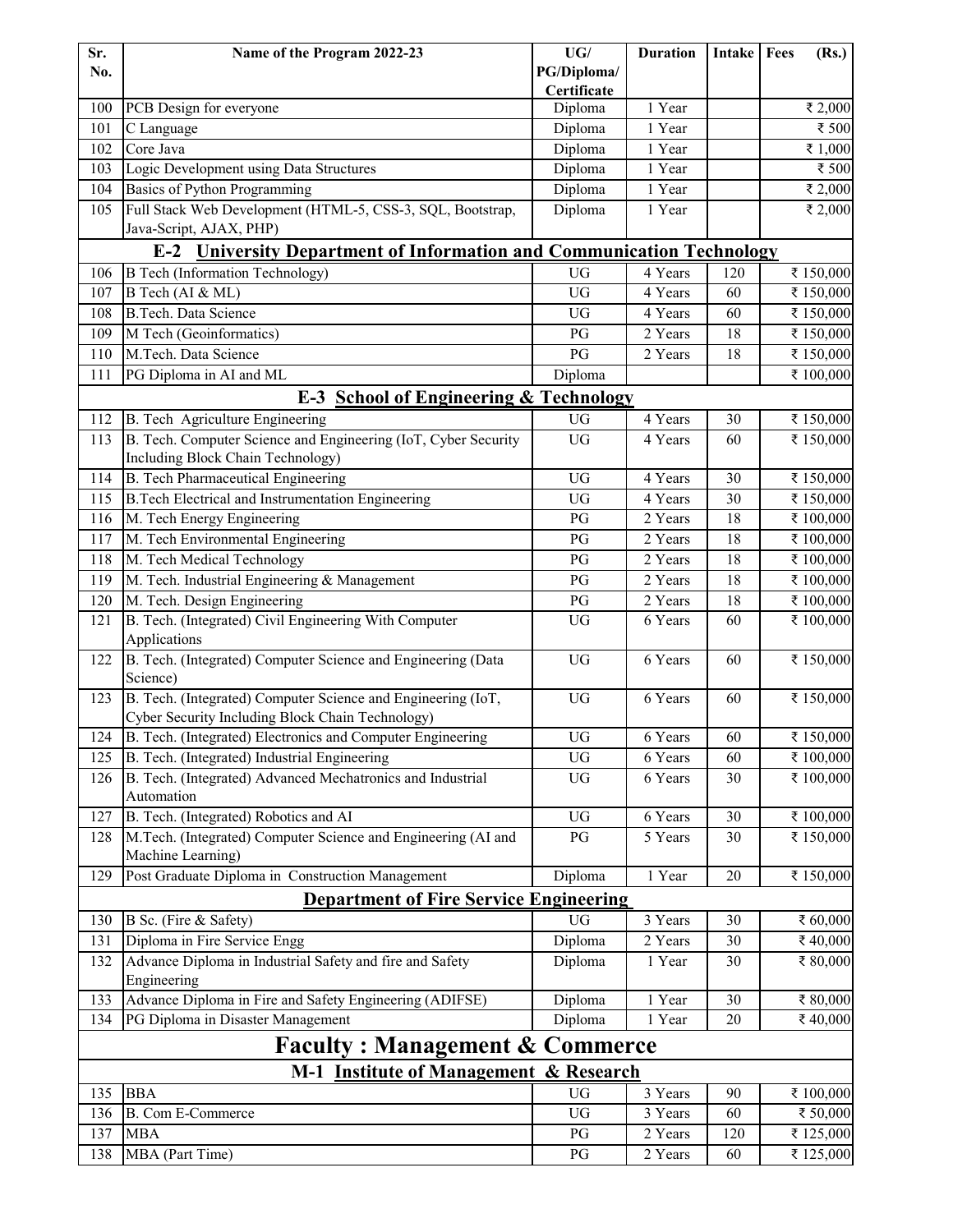| Sr.<br>No. | Name of the Program 2022-23                                                          | UG/<br>PG/Diploma/     | <b>Duration</b> | <b>Intake</b> | Fees<br>(Rs.) |
|------------|--------------------------------------------------------------------------------------|------------------------|-----------------|---------------|---------------|
| 139        | <b>Executive MBA</b>                                                                 | Certificate<br>PG      | 1 Year          | 30            | ₹98,000       |
| 140        | M.Com                                                                                | PG                     | 2 Years         | 30            | ₹ 55,000      |
| 141        | PG Diploma in Hospital Management                                                    | Diploma                | 1 Year          | 30            | ₹95,000       |
| 142        | PG Diploma in Sports Management                                                      | Diploma                | 1 Year          | 30            | ₹95,000       |
| 143        | PG Diploma in Fin Tech                                                               | Diploma                | 1 Year          | 30            | ₹95,000       |
| 144        | Ph.D. Management Science                                                             | Ph.D.                  | 3 Years         | 20            | ₹ 52,000      |
|            | <b>Institute of Hotel Management</b><br>$M-2$                                        |                        |                 |               |               |
| 145        | B. Sc (Hotel Operations Catering Services)                                           | <b>UG</b>              | 3 Years         | 120           | ₹75,000       |
| 146        | B.B.A. in Aviation, Hospitality and Travel & Tourism Studies                         | <b>UG</b>              | 3 Years         | 30            | ₹ 65,000      |
| 147        | <b>B.Sc. Culinary Arts</b>                                                           | <b>UG</b>              | 3 Years         | 30            | ₹ 100,000     |
| 148        | M. Sc. (Hotel Operations Catering Services)                                          | PG                     | 2 Years         | 20            | ₹75,000       |
| 149        | Post Degree Diploma Program in Hotel Operations                                      | Diploma                | 1 Year          | 20            | ₹42,000       |
| 150        | Diploma Program in Hotel Operations                                                  | Diploma                | 1 Year          | 60            | ₹42,000       |
| 151        | Diploma in Food & Beverage Services                                                  | Diploma                | 1 Year          | 20            | ₹40,000       |
| 152        | Diploma in Bakery and Patisserie                                                     | Diploma                | 1 Year          | 20            | ₹ 50,000      |
| 153        | Diploma in Professional Bartending                                                   | Diploma                | 06 Months       | 20            | ₹ 35,000      |
|            | M-3 Nath School of Business & Technology                                             |                        |                 |               |               |
| 154        | Bachelor of Management Studies (BMS)                                                 | UG                     | 3 Years         | 60            | ₹ 150,000     |
| 155        | Bachelor of Computer Applications - Cloud Computing &<br><b>Information Security</b> | <b>UG</b>              | 3 Years         | 60            | ₹ 150,000     |
| 156        | Master of Management Studies (MMS)                                                   | PG                     | 2 Years         | 60            | ₹ 350,000     |
| 157        | Master of Science - Data Anaytics                                                    | PG                     | 2 Years         | 60            | ₹ 350,000     |
| 158        | Master of Business Administration - Agri Business                                    | PG                     | 2 Years         | 60            | ₹ 350,000     |
| 159        | Master of Science - Information Security                                             | PG                     | 2 Years         | 60            | ₹ 350,000     |
|            | <b>Faculty: Basic &amp; Applied Sciences</b>                                         |                        |                 |               |               |
|            | B-1 Dr. G.Y.Pathrikar College of CS & IT                                             |                        |                 |               |               |
| 160        | B Sc. (Computer Science)                                                             | <b>UG</b>              | 3 Years         | 120           | ₹40,000       |
| 161        | <b>B</b> Sc (Information Technology)                                                 | UG                     | 3 Years         | 40            | ₹40,000       |
| 162        | BCA (Science)                                                                        | <b>UG</b>              | 3 Years         | 120           | ₹40,000       |
| 163        | B. Sc. (Animation)                                                                   | ${\rm U}{\rm G}$       | 3 Years         | $30\,$        | ₹ 50,000      |
| 164        | <b>B.Sc. Robotics</b>                                                                | UG                     | 3 Years         | 30            | ₹40,000       |
| 165        | <b>BCA</b> (Digital Marketing)                                                       | ${\rm U}{\rm G}$       | 3 Years         | 30            | ₹40,000       |
| 166        | Integrated M.Sc. (Data Sci. 5 yr)                                                    | UG                     | 2 Years         | 30            | ₹ 100,000     |
| 167        | M Sc (Computer Science)                                                              | $\mathbf{P}\mathbf{G}$ | 2 Years         | 20            | ₹ 60,000      |
| 168        | M Sc (Information Technology)                                                        | $\mathbf{P}\mathbf{G}$ | 2 Years         | 20            | ₹ 60,000      |
| 169        | M Sc (Animation)                                                                     | PG                     | 2 Years         | 20            | ₹ 100,000     |
| 170        | M Sc (Data Science)                                                                  | PG                     | 2 Years         | $20\,$        | ₹ 100,000     |
| 171        | Ph.D. Computer Science & IT                                                          | Ph.D.                  |                 | 24            | ₹72,000       |
| 172        | Certificate course in Java Programming                                               | Certificate            | 3 Months        |               | ₹ 5,000       |
| 173        | Certificate course in PC Assembly & Maintenance                                      | Certificate            | 3 Months        |               | ₹ 5,000       |
| 174        | Certificate course Web Designing                                                     | Certificate            | 3 Months        |               | ₹ 5,000       |
| 175        | Certificate course Android Application Development                                   | Certificate            | 3 Months        |               | ₹ 5,000       |
| 176        | User Experience (UX) Design                                                          | Certificate            | 3 Months        |               | ₹ 5,000       |
| 177        | Certificate course in PHP Programming                                                | Certificate            | 3 Months        |               | ₹ 5,000       |
| 178        | Certificate Course in Computer Hardware and Networking                               | Certificate            | 06 Months       | 20            | ₹ 20,000      |
| 179        | Certificate Course in 3D Animation                                                   | Certificate            | 06 Months       | 20            | ₹ 20,000      |
| 180        | Certificate Course in Machine Learning Using Python                                  | Certificate            | 06 Months       | 20            | ₹ 20,000      |
|            | <b>B-2 Institute of Bioscience &amp; Technology</b>                                  |                        |                 |               |               |
| 181        | <b>B</b> Sc (Hons) Biotechnology                                                     | <b>UG</b>              | 4 Years         | 60            | ₹ 65,000      |
| 182        | <b>B</b> Sc (Hons) Bioinformatics                                                    | UG                     | 4 Years         | 40            | ₹ 65,000      |
| 183        | <b>B</b> Sc (Hons) Microbiology                                                      | $_{\rm UG}$            | 4 Years         | 40            | ₹ 65,000      |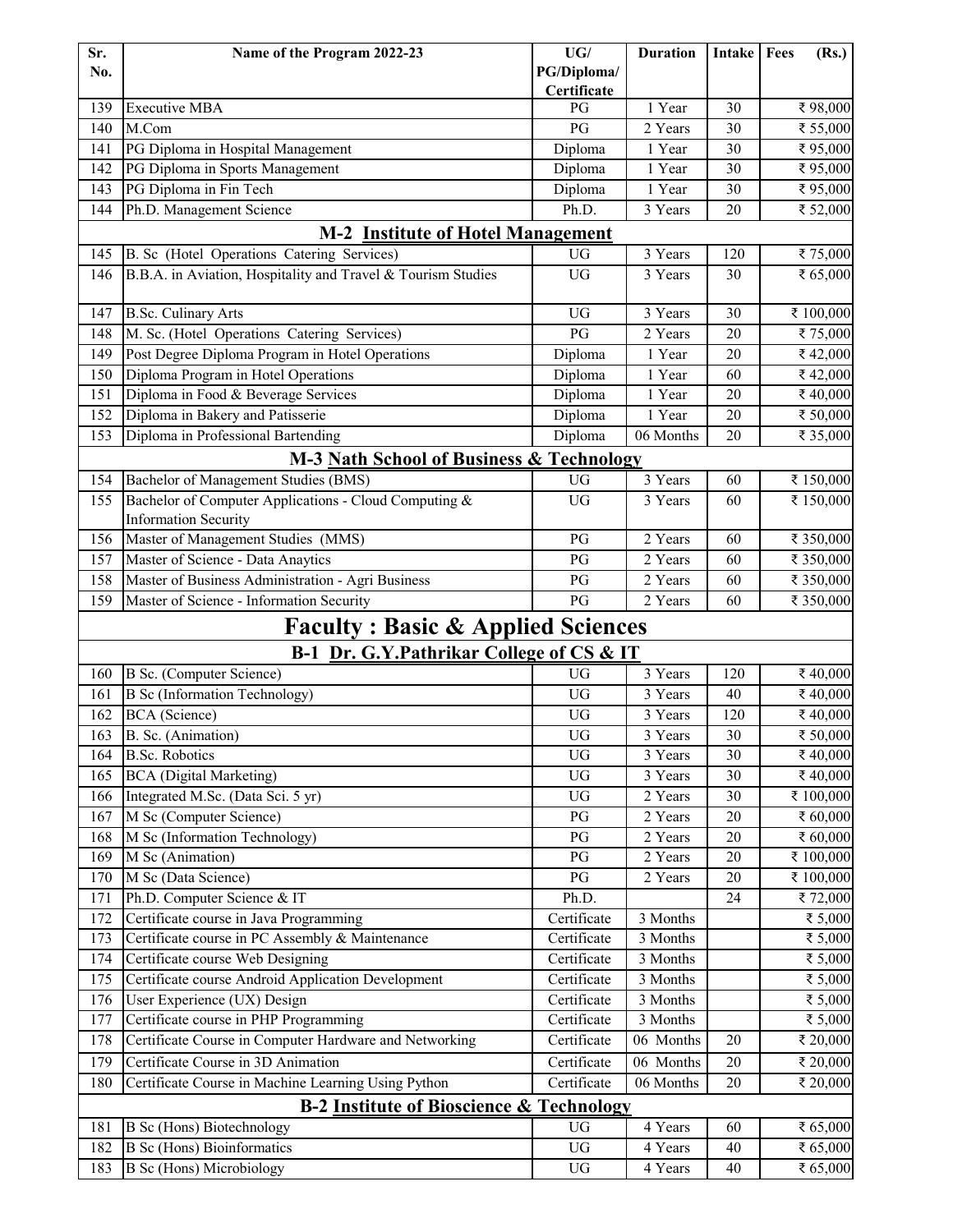| Sr. | Name of the Program 2022-23                                      | UG/                    | <b>Duration</b>      | <b>Intake</b> | Fees | (Rs.)                |
|-----|------------------------------------------------------------------|------------------------|----------------------|---------------|------|----------------------|
| No. |                                                                  | PG/Diploma/            |                      |               |      |                      |
|     |                                                                  | Certificate            |                      |               |      |                      |
| 184 | <b>B Sc (Hons) Food Processing and Technology</b>                | <b>UG</b>              | 4 Years              | 60            |      | ₹ 65,000             |
| 185 | B Sc (Hons) Food Nutrition & Dietetics                           | <b>UG</b>              | 4 Years              | 40            |      | ₹ 65,000             |
| 186 | <b>B Tech (Cosmetics Technology)</b>                             | <b>UG</b>              | 4 Years              | 30            |      | ₹ 85,000             |
| 187 | <b>B</b> Tech (Biotechnology)                                    | <b>UG</b>              | 4 Years              | 30            |      | ₹ 85,000             |
| 188 | <b>B</b> Tech (Food Technology and Processing)                   | <b>UG</b>              | 4 Years              | 30            |      | ₹ 85,000             |
| 189 | <b>B</b> Tech (Biomedical Engg)                                  | <b>UG</b>              | 4 Years              | 30            |      | ₹ 85,000             |
| 190 | M Sc (Biotechnology)                                             | PG                     | 2 Years              | 30            |      | ₹75,000              |
| 191 | M Sc (Plant Biotechnology)                                       | PG                     | 2 Years              | 12            |      | ₹75,000              |
| 192 | M Sc (Bioinformatics)                                            | PG                     | 2 Years              | 12            |      | ₹75,000              |
| 193 | M Sc Plant Breeding MG                                           | PG                     | $\overline{2}$ Years | 20            |      | ₹75,000              |
| 194 | M Sc (Industrial Microbiology)                                   | PG                     | 2 Years              | 30            |      | ₹75,000              |
| 195 | M Sc (Food Technology)                                           | PG                     | 2 Years              | 20            |      | ₹75,000              |
| 196 | M Sc (Microbiology / Virology)                                   | PG                     | 2 Years              | 20            |      | ₹75,000              |
| 197 | Ph.D. Biotechnology                                              | Ph.D.                  | 2 Years              | 8             |      | ₹ 52,000             |
| 198 | Ph.D. Microbiology                                               | Ph.D.                  | 2 Years              | 8             |      | ₹ 52,000             |
| 199 | Ph.D. Plant Biotechnology                                        | Ph.D.                  | 2 Years              | 8             |      | ₹ 52,000             |
| 200 | Ph.D. Bioinformatics                                             | Ph.D.                  | 2 Years              | 8             |      | ₹ 52,000             |
| 201 | Ph.D. Food Technology                                            | Ph.D.                  | 4 Years              | 10            |      | ₹ 52,000             |
| 202 | Ph.D. Plant Breeding & MG                                        | Ph.D.                  | $\overline{2}$ Years | 8             |      | ₹ 52,000             |
|     | <b>B-3 University Department of Basic &amp; Applied Sciences</b> |                        |                      |               |      |                      |
| 203 | B. Sc. (Hons) Physics                                            | <b>UG</b>              | 3 Years              |               |      | ₹40,000              |
| 204 | B. Sc. (Hons) Chemistry                                          | <b>UG</b>              | 3 Years              |               |      | ₹40,000              |
| 205 | B. Sc. (Hons) Mathematics                                        | <b>UG</b>              | 3 Years              |               |      | ₹40,000              |
| 206 | B. Sc. (Hons) Statistics                                         | <b>UG</b>              | 3 Years              |               |      | ₹40,000              |
| 207 | B. Sc.                                                           | <b>UG</b>              | 3 Years              | 30            |      | ₹ 20,000             |
| 208 | B. Sc. Forensic Science                                          | <b>UG</b>              | 3 Years              | 30            |      | ₹ 30,000             |
| 209 | M. Sc. Physics                                                   | PG                     | 2 Years              |               |      | ₹40,000              |
| 210 | M. Sc. Chemistry                                                 | PG                     | 2 Years              |               |      | ₹40,000              |
| 211 | M. Sc. Statistics                                                | $\overline{P}G$        | 2 Years              |               |      | ₹ 20,000             |
| 212 | M. Sc. Mathematics                                               | PG                     | 2 Years              |               |      | ₹ 20,000             |
| 213 | BSMS in Industrial Chemistry (Integrated Course) 5 Years         | PG                     | 5 Years              |               |      | ₹40,000              |
| 214 | M. Sc. Chemistry                                                 | $\mathbf{P}\mathbf{G}$ | 2 Years              | 20            |      | ₹40,000              |
| 215 | M. Sc. BioPhysics                                                | PG                     | 2 Years              | 20            |      | ₹40,000              |
| 216 | M. Sc. Applied Geology                                           | PG                     | 2 Years              | 20            |      | ₹40,000              |
| 217 | M. Sc Home Science                                               | PG                     | 2 Years              | 20            |      | ₹40,000              |
| 218 | M. Sc. Forensic Science                                          | PG                     | 2 Years              | 20            |      | ₹40,000              |
| 219 | M. Sc. Industrial Mathematics                                    | PG                     | 3 Years              | 20            |      | ₹ 30,000             |
|     | <b>Faculty: Social Sciences &amp; Humanities</b>                 |                        |                      |               |      |                      |
|     | <b>College of Journalism &amp; Mass Communication</b><br>$S-1$   |                        |                      |               |      |                      |
| 220 | BA (MCJ)                                                         | <b>UG</b>              | 3 Years              | 40            |      | ₹40,000              |
| 221 | BA (IJMC)                                                        | UG                     | 3 Years              | 40            |      | ₹ 80,000             |
| 222 | <b>B.A</b> (Electronic Media)                                    | UG                     | 3 Years              | 30            |      | ₹ 50,000             |
| 223 | <b>BBA</b> (Media Management)                                    | UG                     | 3 Years              | 30            |      | ₹ 80,000             |
| 224 | B.A. (Sound & Music Technology)                                  | UG                     | $\overline{3}$ Years | 30            |      |                      |
| 225 | MA (MCJ)                                                         | PG                     | 2 Years              | 30            |      | ₹ 150,000<br>₹40,000 |
| 226 | MA (Broadcast Media)                                             | PG                     | 2 Years              | 20            |      | ₹40,000              |
| 227 | P.hD. (Mass Communication & Journalism)                          | Ph.D.                  |                      | 4             |      | ₹ 52,000             |
| 228 | Radio Jockey                                                     | Certificate            | 6 Months             | 10            |      | ₹ 10,000             |
| 229 | Certificate in Health Journalism                                 | Certificate            | 03 Months            | 20            |      | ₹ 15,000             |
| 230 | Certificate in Investigative Journalism                          | Certificate            | 03 Months            | 20            |      | ₹ 15,000             |
| 231 | Certificate in Digital Marketing                                 | Certificate            | 03 Months            | 20            |      | ₹ 20,000             |
| 232 | Certificate in Basics in Indian Numismatics                      | Certificate            | 03 Months            | 30            |      | ₹ 2,000              |
|     |                                                                  |                        |                      |               |      |                      |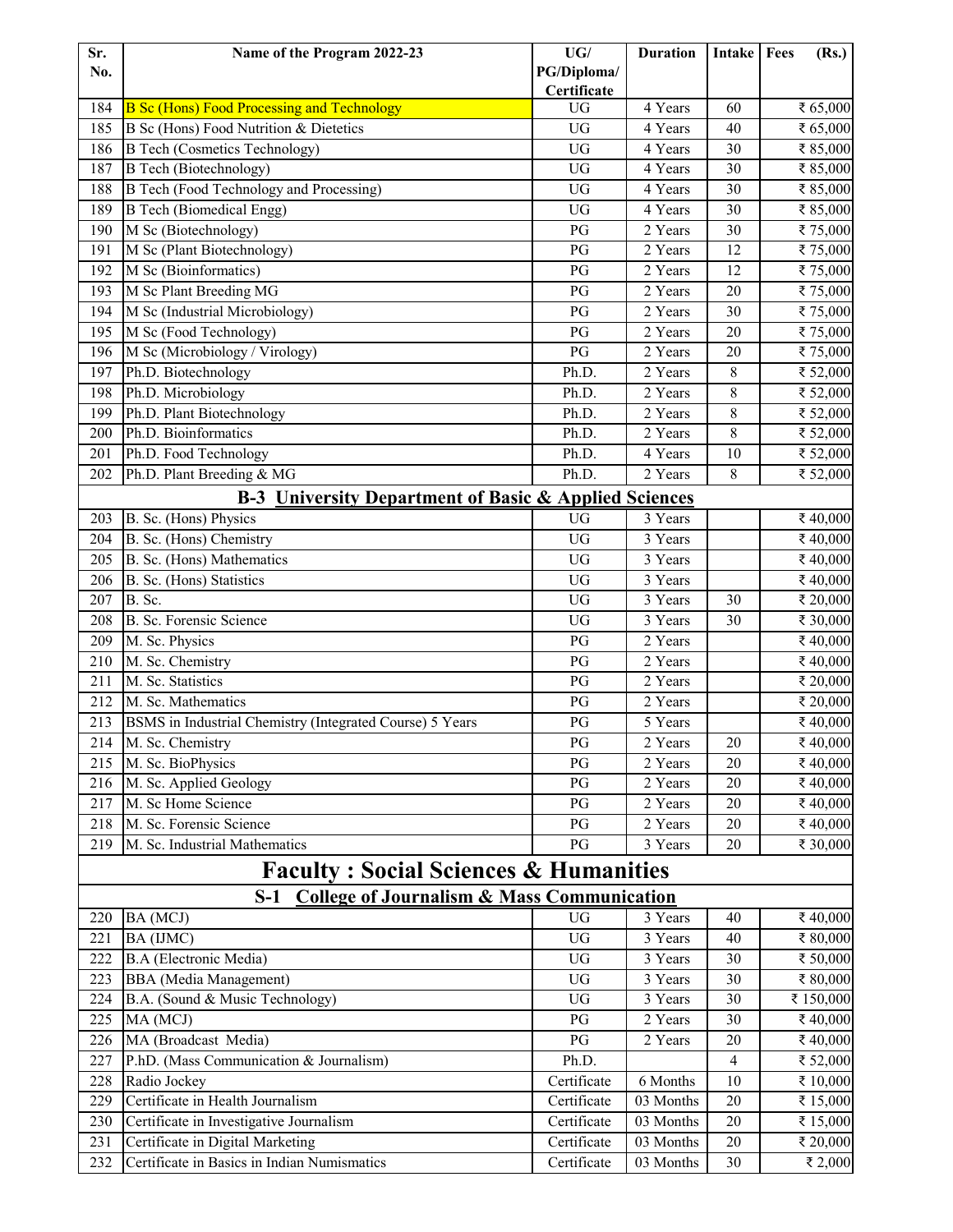| Sr.        | Name of the Program 2022-23                                                  | UG/                        | <b>Duration</b>                   | Intake         | Fees | (Rs.)                |
|------------|------------------------------------------------------------------------------|----------------------------|-----------------------------------|----------------|------|----------------------|
| No.        |                                                                              | PG/Diploma/                |                                   |                |      |                      |
|            |                                                                              | Certificate                |                                   |                |      |                      |
| 233        | PG Diploma in Advertising & Public Relations                                 | Diploma                    | 1 Year                            | 20             |      | ₹ 50,000             |
| 234        | Diploma in Sound & Music Technology / Production                             | Diploma                    | 1 Year                            | 20             |      | ₹ 150,000            |
|            | <b>S-1 CJMC - Department of Film Arts</b>                                    |                            |                                   |                |      |                      |
| 235        | B.A. (Hons) in Filmmaking (Direction and script writing,                     | UG                         | 3 Years                           | 45             |      | ₹ 150,000            |
|            | Cinematography, Editing, Sound & Music Production, VFX &                     |                            |                                   |                |      |                      |
|            | Animation)                                                                   |                            |                                   |                |      |                      |
| 236        | BA (Hons) Film Making [with specialization of Acting for Film &              | <b>UG</b>                  | 3 Years                           | 15             |      | ₹75,000              |
|            | Theatre/ Production designing & Art Direction, Production                    |                            |                                   |                |      |                      |
|            | Management & Marketing for film, Television & Web series]                    |                            |                                   |                |      |                      |
| 237        | MA in Film Making (Direction and script writing,                             | PG                         | 2 Years                           | 20             |      | ₹ 150,000            |
|            | Cinematography, Editing, Sound & Music Production, VFX &                     |                            |                                   |                |      |                      |
|            | Animation)                                                                   |                            |                                   |                |      |                      |
| 238        | MA in Film Making [with specialization of Acting for Film &                  | PG                         | 2 Years                           | 10             |      | ₹75,000              |
|            | Theatre/ Production designing & Art Direction, Production                    |                            |                                   |                |      |                      |
|            | Management & Marketing for film, Television & Web series]                    |                            |                                   |                |      |                      |
|            |                                                                              |                            |                                   |                |      |                      |
| 239        | Diploma in Filmmaking Direction and script writing,                          | Diploma                    | 1 Year                            | 45             |      | ₹ 150,000            |
|            | Cinematography, Editing, Sound & Music Production, VFX &                     |                            |                                   |                |      |                      |
|            | Animation                                                                    |                            |                                   |                |      |                      |
| 240        | Diploma in Filmmaking [with specialization of Acting for Film &              | Diploma                    | 1 Year                            | 15             |      | ₹75,000              |
|            | Theatre/ Production designing & Art Direction, Production                    |                            |                                   |                |      |                      |
|            | Management & Marketing for film, Television & Web series]                    |                            |                                   |                |      |                      |
|            |                                                                              |                            |                                   |                |      |                      |
| 241        | Basic in Lighting for films & Theatre                                        | Certificate                | 6 Months                          | 5              |      | ₹ 50,000             |
| 242        | <b>Basics of Sound Designing</b>                                             | Certificate<br>Certificate | 6 Months<br>$\overline{6}$ Months | 5              |      | ₹ 50,000             |
| 243<br>244 | <b>Basic of Editing</b><br>Basic of DI & Colourist                           | Certificate                | 6 Months                          | 5<br>5         |      | ₹ 50,000             |
| 245        |                                                                              | Certificate                | 6 Months                          | $\overline{5}$ |      | ₹ 50,000             |
| 246        | Basic of Acting for Film & Theatre<br>Basic of VFX & Animation               | Certificate                | 6 Months                          | 5              |      | ₹ 50,000<br>₹ 50,000 |
| 247        |                                                                              | Certificate                | 6 Months                          | 5              |      | ₹ 50,000             |
| 248        | Basic of Carpentry & Set Designing<br>Basic of Costume Designing             | Certificate                | 6 Months                          | 5              |      | ₹ 50,000             |
| 249        | Basic of Make-up Artist                                                      |                            |                                   |                |      |                      |
| 250        | <b>Basics of Screenplay Writing</b>                                          | Certificate<br>Certificate | 6 Months<br>6 Months              | 5<br>5         |      | ₹ 50,000<br>₹ 50,000 |
|            | $S-1$                                                                        |                            |                                   |                |      |                      |
| 251        | <b>CJMC-Department of Photography</b>                                        | <b>UG</b>                  | 3 Years                           | 30             |      | ₹ 80,000             |
| 252        | BA (Hons) Photography<br>Diploma in Photography                              | Diploma                    | 1 Year                            | 30             |      | ₹ 80,000             |
| 253        | Certificate in Basics of Photography                                         | Certificate                | 3 Months                          | 20             |      | ₹ 10,000             |
|            |                                                                              |                            |                                   |                |      |                      |
| 254        | <b>S-2 Department of Library Science</b><br>Master of Library & Info Science | PG                         | 2 Years                           | 20             |      | ₹ 20,000             |
| 255        | Ph.D. Library & Information Sci.                                             | Ph.D.                      |                                   | 30             |      | ₹ 52,000             |
|            | S-3 Department of Sports, Yog Science & Physical Education                   |                            |                                   |                |      |                      |
| 256        | BPES (Bachelor of Physical Education & Sports)                               | <b>UG</b>                  | 3 Years                           | 30             |      | ₹ 20,000             |
| 257        | MA (Master of Physical Education)                                            | $\mathbf{P}\mathbf{G}$     | 2 Years                           | 30             |      | ₹ 20,000             |
| 258        | Diploma in Yoga Trainer                                                      | Diploma                    | 1 Year                            |                |      | ₹ 30,000             |
| 259        | Certificate Course in Yoga                                                   | Certificate                | 6 Months                          |                |      | ₹ 15,000             |
| 260        | Certificate Course in Sports Coaching                                        | Certificate                | 6 Months                          |                |      | ₹ 12,000             |
|            | <b>S-4 Department of Education</b>                                           |                            |                                   |                |      |                      |
| 261        | BA (Education)                                                               | <b>UG</b>                  | 3 Years                           | 30             |      | ₹ 20,000             |
| 262        | MA (Education)                                                               | PG                         | 2 Years                           | 20             |      | ₹ 20,000             |
| 263        | PG Diploma in (Hearing Impairment)                                           | Diploma                    | 1 Year                            | 10             |      | ₹ 10,000             |
| 264        | PG Diploma in (Visual Impairment)                                            | Diploma                    | 1 Year                            | 10             |      | ₹ 10,000             |
| 265        | PG Diploma in (Mental Impairment)                                            | Diploma                    | 1 Year                            | $10\,$         |      | ₹ 10,000             |
|            |                                                                              |                            |                                   |                |      |                      |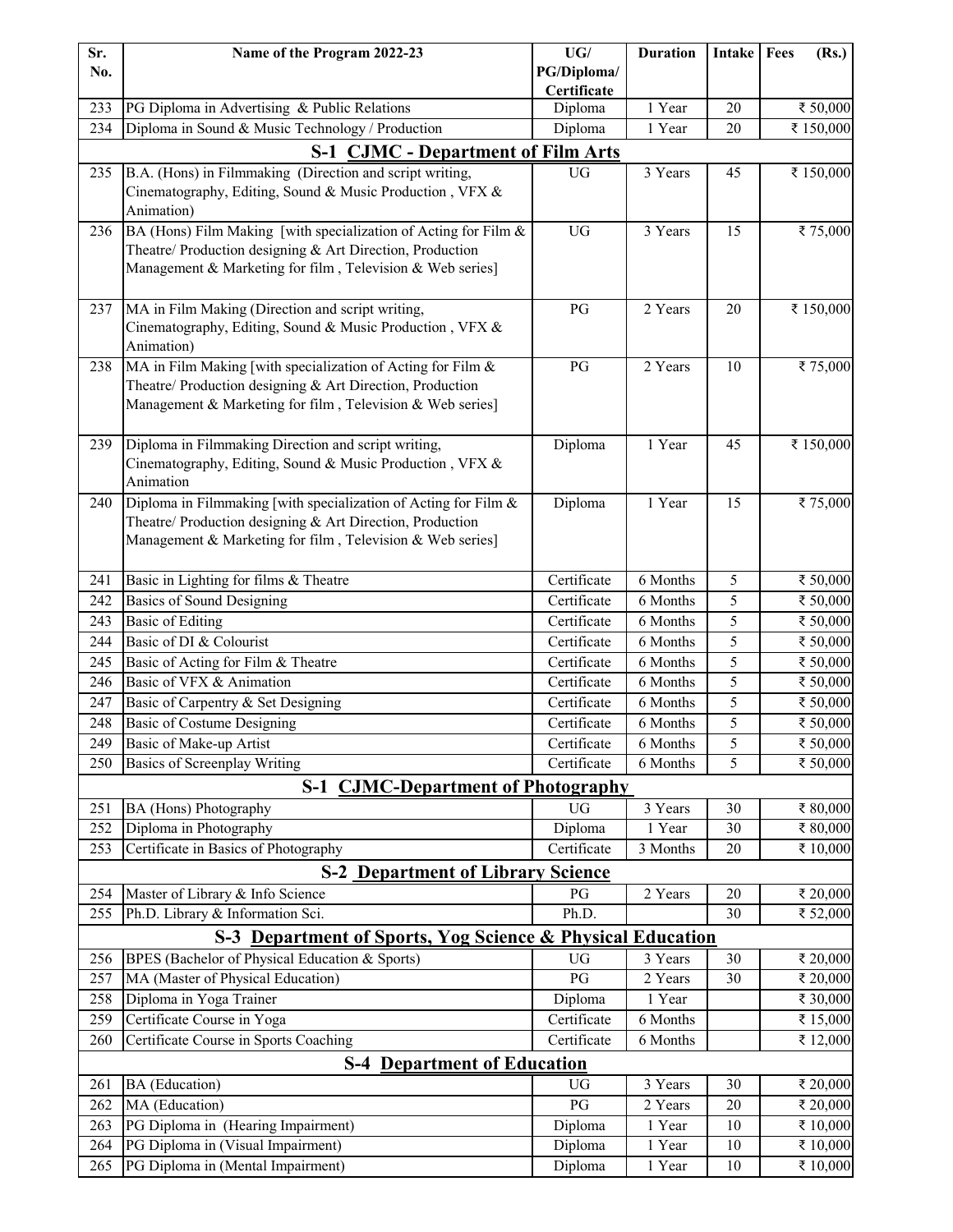| Sr. | Name of the Program 2022-23                             | UG/                        | <b>Duration</b>      | <b>Intake</b>   Fees | (Rs.)    |
|-----|---------------------------------------------------------|----------------------------|----------------------|----------------------|----------|
| No. |                                                         | PG/Diploma/<br>Certificate |                      |                      |          |
|     | <b>S-5 Department of Gandhian Studies</b>               |                            |                      |                      |          |
| 266 | MA (Gandhian Studies)                                   | PG                         | 2 Years              | 20                   | ₹ 25,000 |
| 267 | Dealing with Conflict                                   | Certificate                | 6 Months             | 25                   | ₹4,000   |
| 268 | Social Responsibility                                   | Certificate                | 6 Months             | 25                   | ₹ 5,000  |
| 269 | Constitution & Human Rights                             | Certificate                | 3 Months             | 10                   | ₹ 5,000  |
|     | S-6 Department of Lifelong Learning & Extension         |                            |                      |                      |          |
| 270 | <b>MA Lifelong Learning</b>                             | PG                         | 2 Years              | 30                   | ₹ 30,000 |
| 271 | Ph.D Lifelong Learning                                  | Ph.D.                      | 3 Years              | 10                   | ₹ 52,000 |
| 272 | Diploma Course in Lifelong Learning                     | Diploma                    | 1 Year               | 20                   | ₹ 20,000 |
|     | <b>S-7 University Department of Music &amp; Theatre</b> |                            |                      |                      |          |
| 273 | <b>BPA</b> Music                                        | <b>UG</b>                  | 4 Years              | 20                   | ₹ 20,000 |
| 274 | <b>MPA</b> Music                                        | PG                         | 2 Years              | 20                   | ₹ 20,000 |
| 275 | Diploma in Theatre Arts                                 | Diploma                    | 1 Year               | 20                   | ₹ 20,000 |
| 276 | Certificate Course in Indian Folk Music (Vocal)         | Certificate                | 06 Months            | 30                   | ₹ 12,000 |
| 277 | Certificate Course in Folk Percussion - Instrument      | Certificate                | 06 Months            | 30                   | ₹ 12,000 |
| 278 | Certificate in Theatre Arts                             | Certificate                | 1 Year               | 20                   | ₹ 20,000 |
| 279 | Certificate in Sugam Sangeet                            | Certificate                | 06 Months            | 30                   | ₹ 12,000 |
|     | S-8 Institute of Indian & Foreign Languages             |                            |                      |                      |          |
| 280 | BA (Hons) English                                       | <b>UG</b>                  | 3 Years              | 30                   | ₹ 20,000 |
| 281 | MA (English)                                            | PG                         | 2 Years              | 20                   | ₹ 20,000 |
| 282 | MA (Marathi)                                            | PG                         | $2$ Years            | 20                   | ₹ 10,000 |
| 283 | MA (Hindi)                                              | PG                         | 2 Years              | 20                   | ₹ 10,000 |
| 284 | MA (Urdu)                                               | PG                         | 2 Years              | 20                   | ₹ 10,000 |
| 285 | Ph.D (English)                                          | Ph.D.                      |                      | 7                    | ₹ 52,000 |
| 286 | Ph.D (Marathi)                                          | Ph.D.                      |                      | 7                    | ₹ 52,000 |
| 287 | Ph.D (Hindi)                                            | Ph.D.                      | $\frac{1}{2}$        | $\overline{7}$       | ₹ 52,000 |
| 288 | Ph.D (Urdu)                                             | Ph.D.                      |                      | 7                    | ₹ 52,000 |
| 289 | Diploma in Creative Writing in English                  | Diploma                    | 1 Year               | 10                   | ₹40,000  |
| 290 | Diploma in French                                       | Diploma                    | 1 Year               | 20                   | ₹ 20,000 |
| 291 | Diploma in German                                       | Diploma                    | 1 Year               | 20                   | ₹ 20,000 |
| 292 | Diploma in Urdu                                         | Diploma                    | 1 Year               | $10\,$               | ₹ 10,000 |
| 293 | Diploma Program in Japanese                             | Diploma                    | 1 Year               | 20                   | ₹ 20,000 |
| 294 | Diploma in Translation Studies                          | Diploma                    | 1 Year               | 10                   | ₹ 20,000 |
| 295 | Diploma in Women and Gender Studies                     | Diploma                    | 1 Year               | 10                   | ₹ 20,000 |
| 296 | Diploma in Persian                                      | Diploma                    | 1 Year               | 10                   | ₹ 20,000 |
| 297 | Certificate in Persian                                  | Certificate                | 6 Months             | 10                   | ₹ 10,000 |
| 298 | Certificate in Arabic                                   | Certificate                | 40 Hrs               | 10                   | ₹ 10,000 |
| 299 | Certificate in Urdu                                     | Certificate                | 40 Hrs               | 10                   | ₹ 10,000 |
| 300 | Certificate in Sanskrit                                 | Certificate                | 40 Hrs               | 10                   | ₹ 10,000 |
|     | <b>S-9 Institute of Social Sciences</b>                 |                            |                      |                      |          |
| 301 | Bachelors in Social Work (BSW)                          | UG                         | 3 Years              | 30                   | ₹ 25,000 |
| 302 | Master of Social Work (MSW)                             | $\mathbf{P}\mathbf{G}$     | 2 Years              | 20                   | ₹40,000  |
| 303 | Ph.D. MSW                                               | Ph.D.                      |                      | $\overline{4}$       |          |
| 304 | BA (Hons) Psychology                                    | $\rm U G$                  | 3 Years              | 30                   | ₹40,000  |
| 305 | MA (Clinical Psychology)                                | PG                         | 2 Years              | 20                   | ₹ 30,000 |
| 306 | Ph.D. (Psychology)                                      | Ph.D.                      |                      |                      |          |
| 307 | PG Diploma in Guidance & Counseling                     | Diploma                    | 1 Year               | 20                   | ₹ 20,000 |
| 308 | BA (Hons) Economics                                     | UG                         | 3 Years              | 30                   | ₹ 30,000 |
| 309 | <b>BA</b> Economics                                     | $\mathbf{U}\mathbf{G}$     | $\overline{3}$ Years | 40                   | ₹ 10,000 |
| 310 | MA Economics (Sustainable Entrepreneurship)             | $\mathbf{P}\mathbf{G}$     | 2 Years              | 20                   | ₹ 20,000 |
| 311 | M.A. Economics (Strong Sustainability Research)         | PG                         | 2 Years              | 20                   | ₹ 50,000 |
| 312 | <b>MA Social Management</b>                             | PG                         | 2 Years              | 20                   | ₹ 20,000 |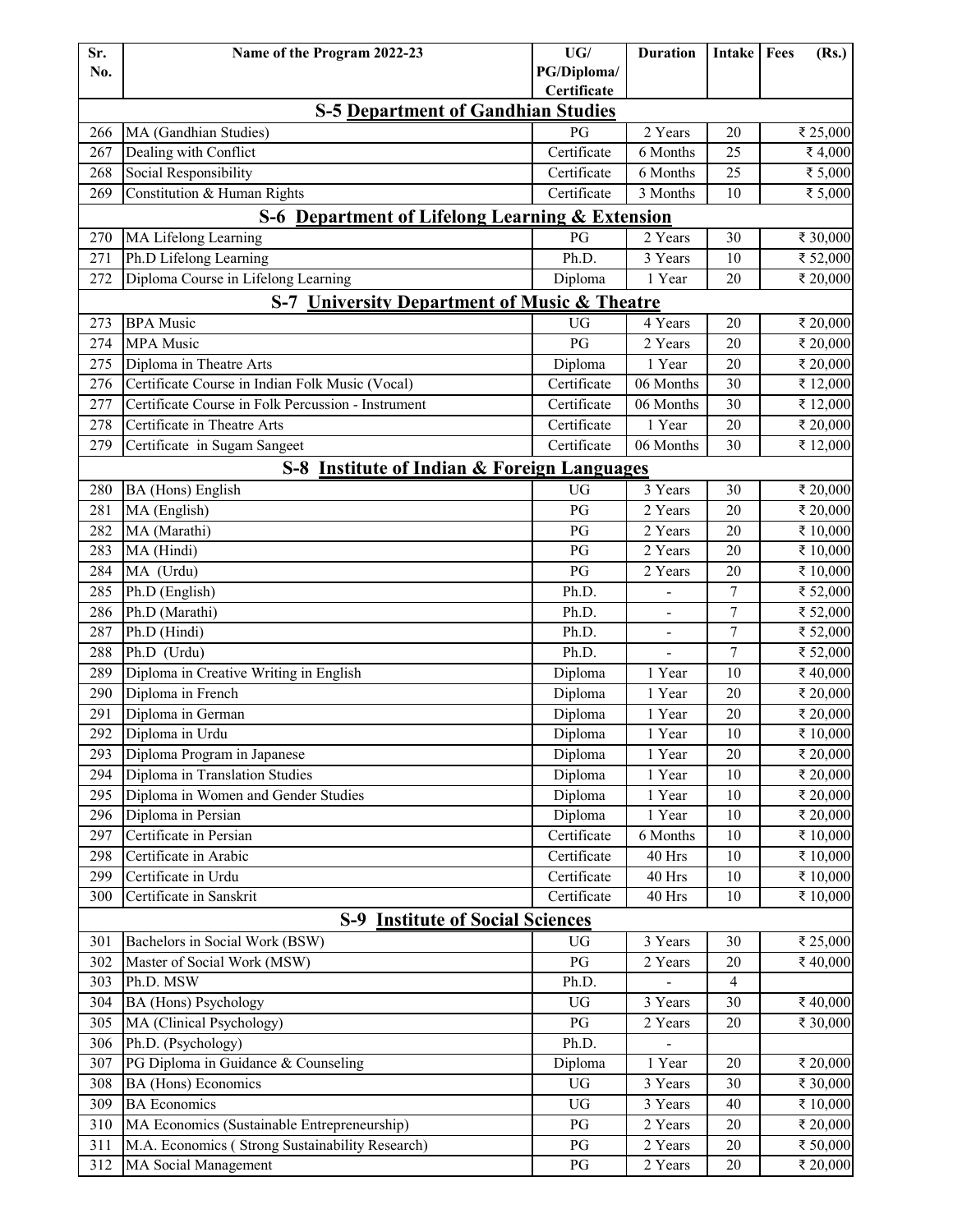| Sr.                                    | Name of the Program 2022-23                                 | UG/                    | <b>Duration</b>      | Intake | Fees<br>(Rs.)        |  |  |  |
|----------------------------------------|-------------------------------------------------------------|------------------------|----------------------|--------|----------------------|--|--|--|
| No.                                    |                                                             | PG/Diploma/            |                      |        |                      |  |  |  |
|                                        |                                                             | Certificate            |                      |        |                      |  |  |  |
| 313                                    | MA Public Health                                            | PG                     | 2 Years              | 20     | ₹ 20,000             |  |  |  |
| 314                                    | MA (Political Science & Governance)                         | PG                     | 2 Years<br>2 Years   | 20     | ₹ 20,000             |  |  |  |
| 315<br>316                             | MA (Philosophy)<br>Ph.D Economics                           | PG<br>Ph.D.            |                      | 20     | ₹ 20,000<br>₹ 52,000 |  |  |  |
|                                        |                                                             |                        |                      |        |                      |  |  |  |
|                                        | <b>Faculty : Design</b>                                     |                        |                      |        |                      |  |  |  |
|                                        | <b>D-1 College of Fine Arts</b>                             |                        |                      |        |                      |  |  |  |
| 317                                    | BFA (Applied Art)                                           | <b>UG</b>              | 4 Years              | 30     | ₹ 80,000             |  |  |  |
| 318                                    | BFA (Painting)                                              | <b>UG</b>              | 4 Years              | 30     | ₹45,000              |  |  |  |
| 319                                    | BFA (Ceramic & Pottery)                                     | <b>UG</b>              | 4 Years              | 30     | ₹ 100,000            |  |  |  |
| 320                                    | B. Design - Interior                                        | <b>UG</b>              | 4 Years              | 30     | ₹ 100,000            |  |  |  |
| 321                                    | Certificate in Ceramics & Pottery                           | Certificate            | 01 Year              | 10     | ₹45,000              |  |  |  |
| 322                                    | MFA (Painting)                                              | PG                     | 2 Years              | 20     | ₹ 150,000            |  |  |  |
| 323                                    | MFA (Interior Design)                                       | PG                     | 2 Years              | 20     | ₹ 150,000            |  |  |  |
| <b>D-2 Institute of Fashion Design</b> |                                                             |                        |                      |        |                      |  |  |  |
| 324                                    | B Design (Fashion Design)                                   | UG                     | 4 Years              | 60     | ₹ 100,000            |  |  |  |
| $\overline{325}$                       | <b>B</b> Design (Textile Design)                            | UG                     | 4 Years              | 40     | ₹ 100,000            |  |  |  |
| 326                                    | M Design (Fashion Design)                                   | PG                     | 2 Years              | 20     | ₹ 150,000            |  |  |  |
| 327                                    | M Design (Textile Design)                                   | PG                     | 2 Years              | 20     | ₹ 150,000            |  |  |  |
| 328                                    | M Design (Fashion Management)                               | PG                     | 2 Years              | 20     | ₹ 150,000            |  |  |  |
| 329                                    | Certificate Course in Fashion Design & Boutique Management  | Certificate            | 6 Months             | 40     | ₹45,000              |  |  |  |
|                                        |                                                             |                        |                      |        |                      |  |  |  |
| 330                                    | Master by Research (Fashion, Textile)                       | Certificate            | 6 Months             | 30     | ₹ 80,000             |  |  |  |
| 331                                    | Ph.D.                                                       | Ph.D.                  |                      | 8      | ₹ 52,000             |  |  |  |
|                                        | $D-3$<br><b>School of Design</b>                            |                        |                      |        |                      |  |  |  |
| 332                                    | <b>B.Des Industrial Design</b>                              | <b>UG</b>              | 4 Years              | 30     | ₹ 195,000            |  |  |  |
| 333                                    | <b>B.Des Visual Communication</b>                           | <b>UG</b>              | 4 Years              | 30     | ₹ 195,000            |  |  |  |
| 334                                    | M.Des. Product Design                                       | PG                     | 2 Years              | 30     | ₹ 225,000            |  |  |  |
| 335                                    | M.Des. Jewellery Design                                     | PG                     | 2 Years              | 30     | ₹ 225,000            |  |  |  |
| 336                                    | M.Des. Interaction & Interface Design                       | PG                     | 2 Years              | 30     | ₹ 225,000            |  |  |  |
| 337                                    | M.Des. Furniture Design                                     | PG                     | 2 Years              | 30     | ₹ 225,000            |  |  |  |
|                                        | <b>Faculty: LAW</b>                                         |                        |                      |        |                      |  |  |  |
|                                        | L-1 School of Legal Studies & Research                      |                        |                      |        |                      |  |  |  |
| 338                                    | LLM Intellectual Property Rights and Property Law           | PG                     | 2 Years              | 60     | ₹ 125,000            |  |  |  |
| 339                                    | LLM in Criminal and Security law                            | PG                     | 2 Years              | 60     | ₹125,000             |  |  |  |
| 340                                    | LLM in Constitutional and Administrative Law                | PG                     | 2 Years              | 60     | ₹125,000             |  |  |  |
| 341                                    | Diploma in Taxation Law                                     | Diploma                | 1 Year               | 60     | ₹ 15,000             |  |  |  |
| 342                                    | Diploma in Labor Law and Labor Welfare                      | Diploma                | 1 Year               | 60     | ₹ 15,000             |  |  |  |
| 343                                    | Diploma in Cyber Law                                        | Diploma                | 1 Year               | 60     | ₹ 15,000             |  |  |  |
|                                        | <u><b>Faculty: Performing Arts</b></u>                      |                        |                      |        |                      |  |  |  |
|                                        | <b>Mahagami Gurukul Center for Performing Arts</b><br>$P-1$ |                        |                      |        |                      |  |  |  |
| 344                                    | <b>BPA</b> (Kathak)                                         | <b>UG</b>              | 4 Years              | 10     | ₹ 50,000             |  |  |  |
| 345                                    | BPA (Orissi)                                                | UG                     | 4 Years              | 10     | ₹ 50,000             |  |  |  |
| 346                                    | MPA Bridge Year for MPA Odissi                              | <b>UG</b>              | 3 Years              | 10     | ₹70,000              |  |  |  |
| 347                                    | MPA Bridge Year for MPA Kathak                              | UG                     | 3 Years              | 10     | ₹70,000              |  |  |  |
| 348                                    | MA (Musicology)                                             | $\mathbf{P}\mathbf{G}$ | 2 Years              | 10     | ₹ 60,000             |  |  |  |
| 349                                    | MA (Indology)                                               | PG                     | $\overline{2}$ Years | 10     | ₹ 60,000             |  |  |  |
| 350                                    | Diploma in Kathak                                           | Diploma                | $1\ \mathrm{Yr}$     | 10     | ₹ 20,000             |  |  |  |
| 351                                    | Diploma in Odissi                                           | Diploma                | 1Yr                  | 10     | ₹ 20,000             |  |  |  |
| 352                                    | Diploma in Dhrupad Music                                    | Diploma                | $1\ \mathrm{Yr}$     | 10     | ₹ 20,000             |  |  |  |
| 353                                    | Diploma in Natyashastra                                     | Diploma                | $1 \,\mathrm{Yr}$    | 20     | ₹ 25,000             |  |  |  |
| 354                                    | Foundation Certificate Course in Kathak Dance               | Certificate            | $\blacksquare$       | 30     | ₹ 15,000             |  |  |  |